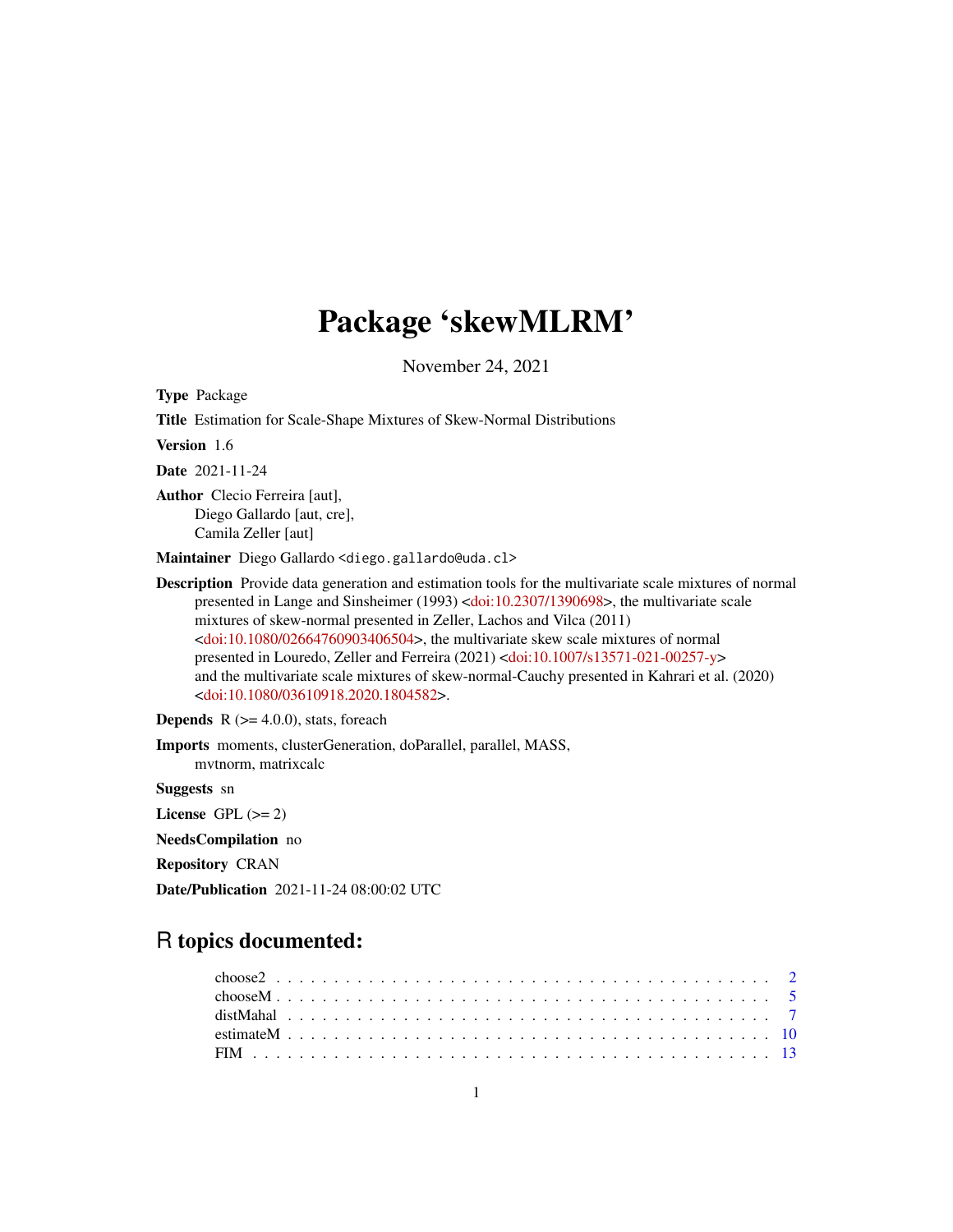#### <span id="page-1-0"></span> $2 \cos 2\theta$

| Index | 33 |
|-------|----|

choose2 *Select a distribution in the MSMN, MSSMN, MSMSN or/and MSMSNC classes and perform covariates selection.*

#### Description

choose2 select a model inside the multivariate scale mixtures of normal (MSMN), the multivariate scale mixtures of skew-normal (MSMSN), the multivariate skew scale mixtures of normal (MSSMN) or/and the multivariate scale mixtures of skew-normal-Cauchy (MSMSNC) classes. See details for supported distributions within each class. Then, implement the covariates selection based on the significance, the Akaike's information criteria (AIC) or Schwartz's information criteria (BIC).

#### Usage

choose2(y,  $X = NULL$ , max.iter = 1000, prec = 1e-04, class = "MSMN", est.var = TRUE, criteria = "AIC", criteria.cov = "AIC", significance = 0.05, cluster = FALSE)

#### Arguments

| y            | The multivariate vector of responses. The univariate case also is supported.                                                                                |
|--------------|-------------------------------------------------------------------------------------------------------------------------------------------------------------|
| X            | The regressor matrix.                                                                                                                                       |
| max.iter     | The maximum number of iterations.                                                                                                                           |
| prec         | The convergence tolerance for parameters.                                                                                                                   |
| class        | class in which will be performed a distribution: MSMN (default), MSSMN,<br>MSMSN, MSMSNC or ALL (which consider all the mentioned classes). See<br>details. |
| est.var      | Logical. If TRUE the standard errors are estimated.                                                                                                         |
| criteria     | criteria to perform the selection model: AIC (default) or BIC.                                                                                              |
| criteria.cov | criteria to perform the covariates selection: AIC (default), BIC or significance.                                                                           |
| significance | the level of significance to perform the covariate selection. Only used if crite-<br>ria.cov="significance". By default is 0.05.                            |
| cluster      | logical. If TRUE, parallel computing is used. FALSE is the default value.                                                                                   |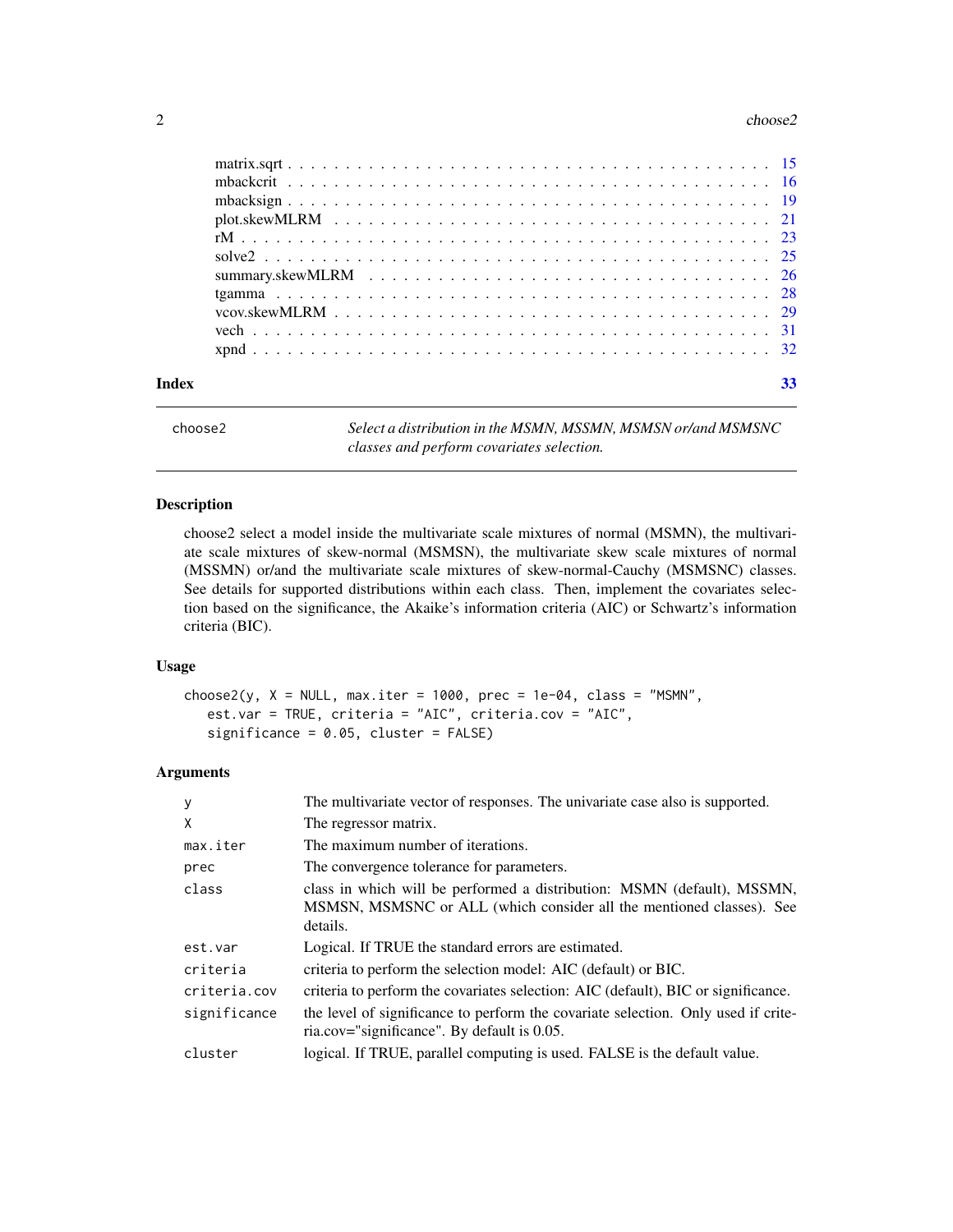#### choose2 3

#### Details

Supported models are:

In MSMN class: multivariate normal (MN), multivariate Student t (MT), multivariate slash (MSL), multivariate contaminated normal (MCN). See Lange and Sinsheimer (1993) for details.

In MSMSN class: multivariate skew-normal (MSN), multivariate skew-T (MSTT), multivariate skew-slash (MSSL2), multivariate skew-contaminated normal (MSCN2). See Zeller, Lachos and Vilca-Labra (2011) for details.

In MSSMN class: MSN, multivariate skew-t-normal (MSTN), multivariate skew-slash normal (MSSL), multivariate skew-contaminated normal (MSCN). See Louredo, Zeller and Ferreira (2021) for details.

In MSMSNC class: multivariate skew-normal-Cauchy (MSNC), multivariate skew-t-Expected-Cauchy (MSTEC), multivariate skew-slash-Expected-Cauchy (MSSLEC), multivariate skew-contaminated-Expected-Cauchy (MSCEC). See Kahrari et al. (2020) for details.

Note: the MSN distribution belongs to both, MSMSN and MSSMN classes.

#### Value

an object of class "skewMLRM" is returned. The object returned for this functions is a list containing the following components:

| coefficients    | A named vector of coefficients                                                                                                          |
|-----------------|-----------------------------------------------------------------------------------------------------------------------------------------|
| se              | A named vector of the standard errors for the estimated coefficients. Valid if<br>est var is TRUE and the hessian matrix is invertible. |
| logLik          | The log-likelihood function evaluated in the estimated parameters for the se-<br>lected model                                           |
| AIC             | Akaike's Information Criterion for the selected model                                                                                   |
| <b>BIC</b>      | Bayesian's Information Criterion for the selected model                                                                                 |
| iterations      | the number of iterations until convergence (if attached)                                                                                |
| conv            | An integer code for the selected model. 0 indicates successful completion. 1<br>otherwise.                                              |
| dist            | The distribution for which was performed the estimation.                                                                                |
| class           | The class for which was performed the estimation.                                                                                       |
| function        | a string with the name of the used function.                                                                                            |
| choose.crit     | the specified criteria to choose the distribution.                                                                                      |
| choose.crit.cov |                                                                                                                                         |
|                 | the specified criteria to choose the covariates.                                                                                        |
| У               | The multivariate vector of responses. The univariate case also is supported.                                                            |
| X               | The regressor matrix (in a list form).                                                                                                  |
| fitted.models   | A vector with the fitted models                                                                                                         |
| selected.model  | Selected model based on the specified criteria.                                                                                         |
| fitted.class    | Selected class based on the specified criteria.                                                                                         |
| comment         | A comment indicating how many coefficients were eliminated                                                                              |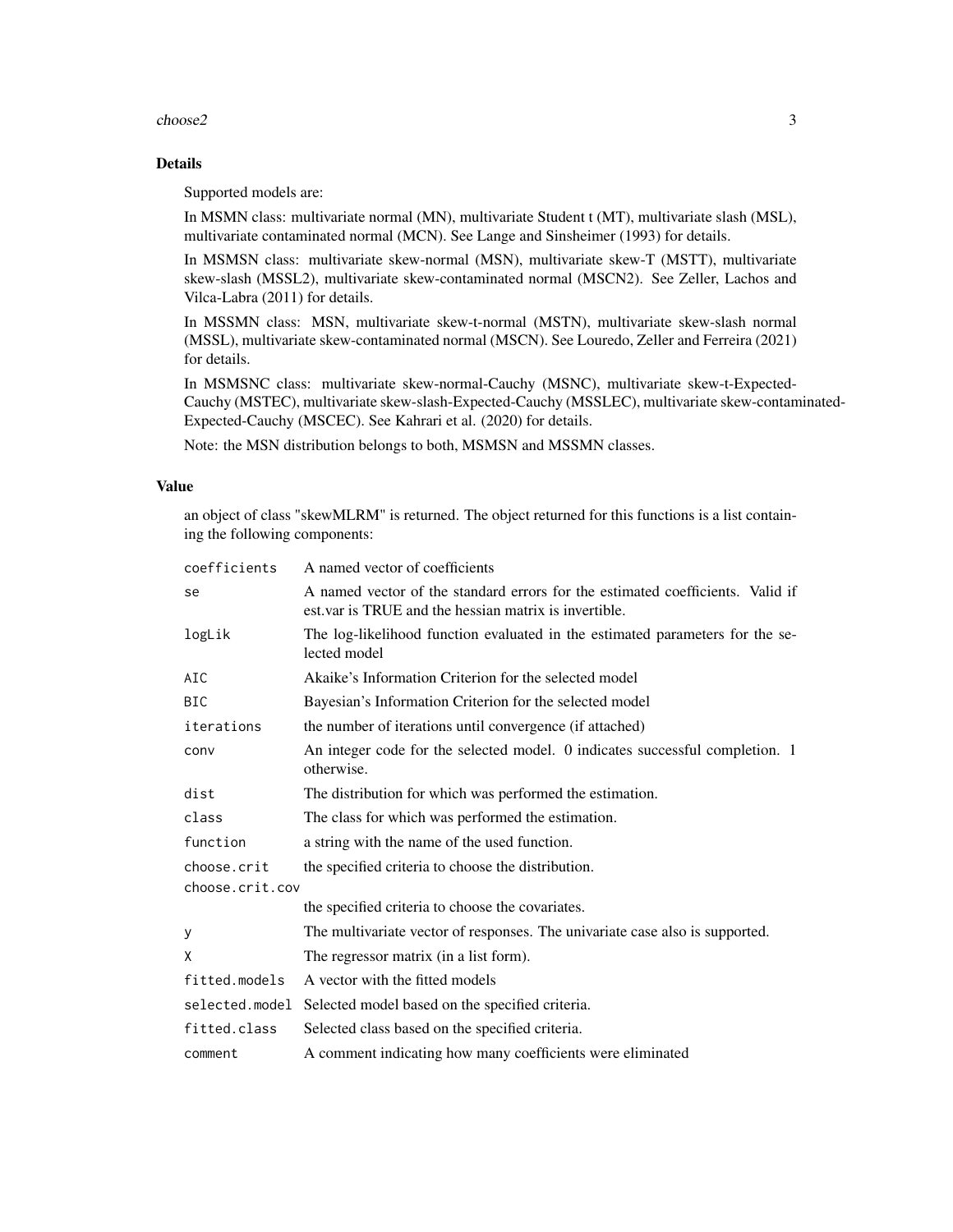#### Author(s)

Clecio Ferreira, Diego Gallardo and Camila Zeller

#### References

Kahrari, F., Arellano-Valle, R.B., Ferreira, C.S., Gallardo, D.I. (2020) Some Simulation/computation in multivariate linear models of scale mixtures of skew-normal-Cauchy distributions. Communications in Statistics - Simulation and Computation. In press. DOI: 10.1080/03610918.2020.1804582

Lange, K., Sinsheimer, J.S. (1993). Normal/independent distributions and their applications in robust regression. Journal of Computational and Graphical Statistics 2, 175-198.

Louredo, G.M.S., Zeller, C.B., Ferreira, C.S. (2021). Estimation and influence diagnostics for the multivariate linear regression models with skew scale mixtures of normal distributions. Sankhya B. In press. DOI: 10.1007/s13571-021-00257-y

Zeller, C.B., Lachos, V.H., Vilca-Labra, F.E. (2011). Local influence analysis for regression models with scale mixtures of skew-normal distributions. Journal of Applied Statistics 38, 343-368.

#### Examples

```
data(ais, package="sn") ##Australian Institute of Sport data set
attach(ais)
##It is considered a bivariate regression model
##with Hg and SSF as response variables and
##Hc, Fe, Bfat and LBM as covariates
y<-cbind(Hg,SSF)
n<-nrow(y); m<-ncol(y)
X.aux=model.matrix(~Hc+Fe+Bfat+LBM)
p<-ncol(X.aux)
X<-array(0,dim=c(2*p,m,n))
for(i in 1:n) \{X[1:p,1,i]=X.aux[i,,drop=FALSE]
   X[p+1:p,2,i]=X.aux[i,,drop=FALSE]
}
##See the covariate matrix X
##X
##Select a distribution within the MSMN class. Then, perform covariate
##selection based on the significance
fit.MSMN=choose2(y, X, class="MSMN")
summary(fit.MSMN)
##Identical process within the MSSMN class.
##may take some time on some systems
fit.MSSMN=choose2(y, X, class="MSSMN")
summary(fit.MSSMN)
```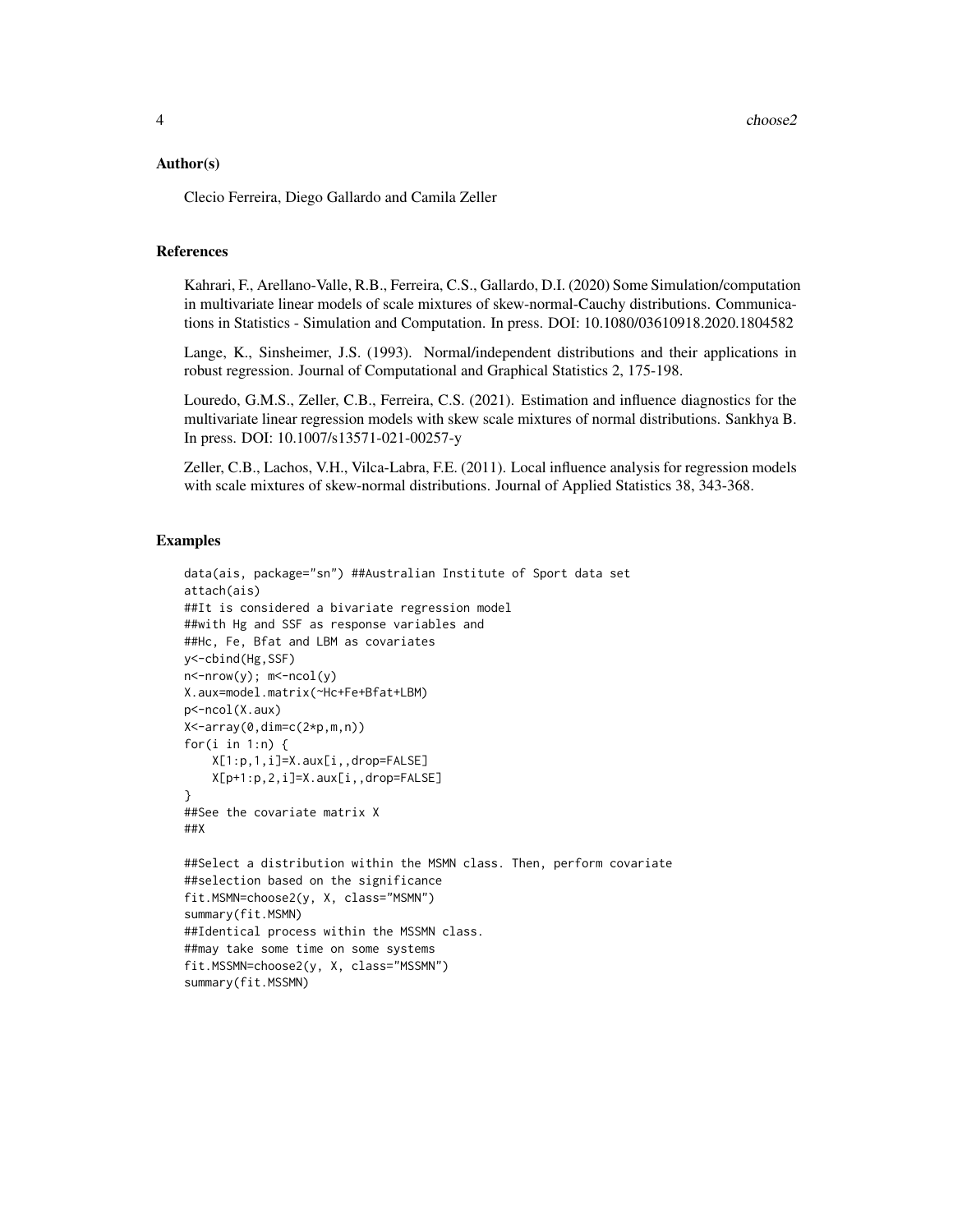<span id="page-4-0"></span>chooseM *Choose a distribution in the MSMN, MSMSN, MSSMN and/or MSM-SNC classes*

#### Description

choose.xxx select a model inside the xxx class, where xxx is the multivariate scale mixtures of normal (MSMN), the multivariate scale mixtures of skew-normal (MSMSN), the multivariate skew scale mixtures of normal (MSSMN) or the multivariate scale mixtures of skew-normal-Cauchy (MSMSNC) classes. See details for supported distributions within each class. choose.models select a model among the MSMN, MSMSN, MSSMN and MSMSNC classes.

#### Usage

```
choose.MSMN(y, X = NULL, max.iter = 1000, prec = 1e-4,
       est.var = TRUE, criteria = "AIC", cluster = FALSE)
choose.MSMSN(y, X = NULL, max.iter = 1000, prec = 1e-4,
       est.var = TRUE, criteria = "AIC", cluster = FALSE)
choose.MSSMN(y, X = NULL, max.iter = 1000, prec = 1e-4,
       est.var = TRUE, criteria = "AIC", cluster = FALSE)
choose.MSMSNC(y, X = NULL, max.iter = 1000, prec = 1e-4,
       est.var = TRUE, criteria = "AIC", cluster = FALSE)
choose.models(y, X = NULL, max.iter = 1000, prec = 1e-4,
       est.var = TRUE, criteria = "AIC", cluster = FALSE)
```
#### Arguments

| V        | The multivariate vector of responses. The univariate case also is supported. |
|----------|------------------------------------------------------------------------------|
| X        | The regressor matrix.                                                        |
| max.iter | The maximum number of iterations.                                            |
| prec     | The convergence tolerance for parameters.                                    |
| est.var  | Logical. If TRUE the standard errors are estimated.                          |
| criteria | criteria to perform the selection model: AIC (default) or BIC.               |
| cluster  | logical. If TRUE, parallel computing is used. FALSE is the default value.    |

#### Details

Supported models are:

In MSMN class: multivariate normal (MN), multivariate Student t (MT), multivariate slash (MSL), multivariate contaminated normal (MCN). See Lange and Sinsheimer (1993) for details.

In MSMSN class: multivariate skew-normal (MSN), multivariate skew-T (MSTT), multivariate skew-slash (MSSL2), multivariate skew-contaminated normal (MSCN2). See Zeller, Lachos and Vilca-Labra (2011) for details.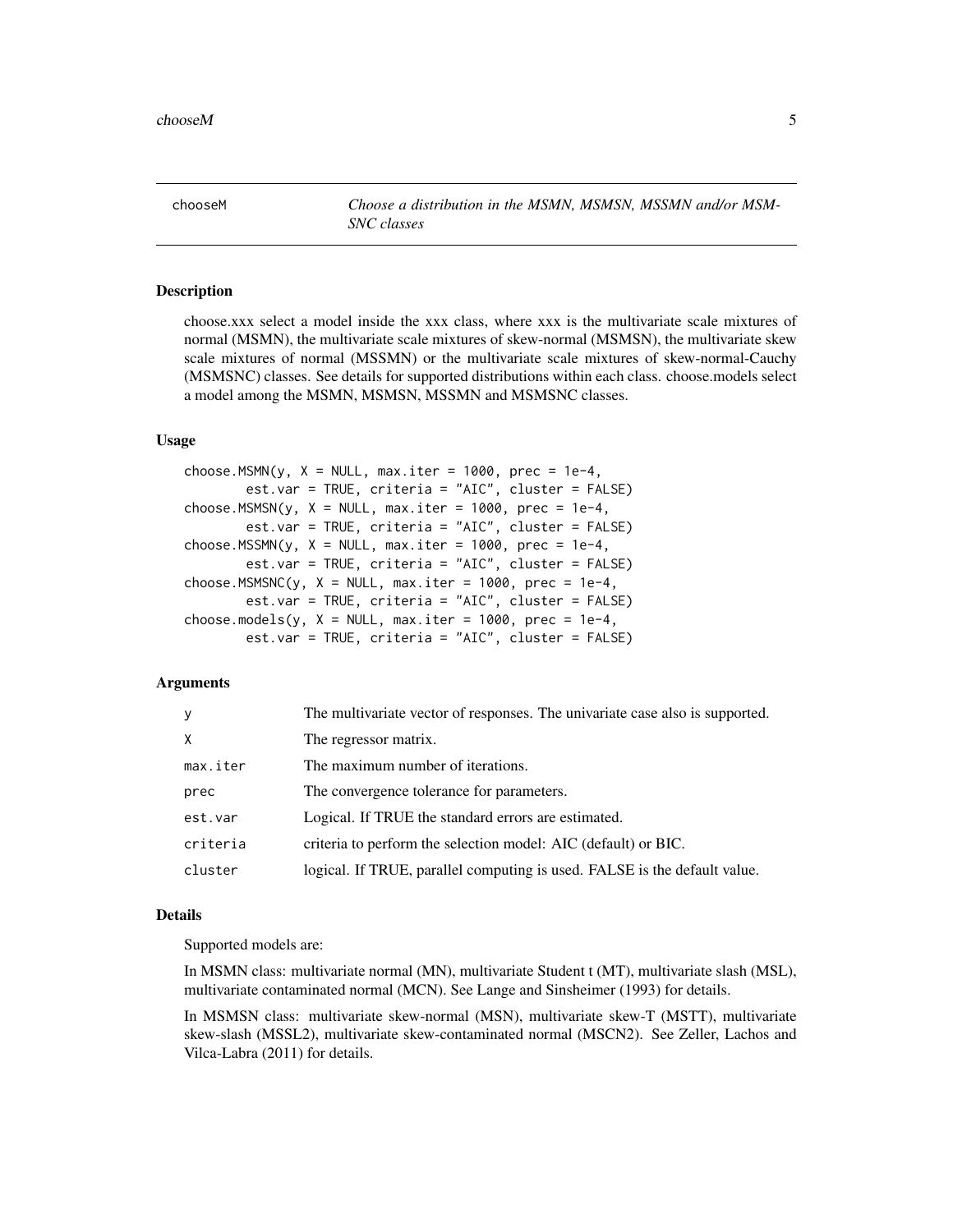In MSSMN class: MSN, multivariate skew-t-normal (MSTN), multivariate skew-slash normal (MSSL), multivariate skew-contaminated normal (MSCN). See Louredo, Zeller and Ferreira (2021) for details.

In MSMSNC class: multivariate skew-normal-Cauchy (MSNC), multivariate skew-t-Expected-Cauchy (MSTEC), multivariate skew-slash-Expected-Cauchy (MSSLEC), multivariate skew-contaminated-Expected-Cauchy (MSCEC). See Kahrari et al. (2020) for details.

Note: the MSN distribution belongs to both, MSMSN and MSSMN classes.

#### Value

an object of class "skewMLRM" is returned. The object returned for this functions is a list containing the following components:

| coefficients  | A named vector of coefficients                                                                                                          |
|---------------|-----------------------------------------------------------------------------------------------------------------------------------------|
| se            | A named vector of the standard errors for the estimated coefficients. Valid if<br>est var is TRUE and the hessian matrix is invertible. |
| logLik        | The log-likelihood function evaluated in the estimated parameters for the se-<br>lected model                                           |
| AIC           | Akaike's Information Criterion for the selected model                                                                                   |
| <b>BIC</b>    | Bayesian's Information Criterion for the selected model                                                                                 |
| iterations    | the number of iterations until convergence (if attached)                                                                                |
| conv          | An integer code for the selected model. 0 indicates successful completion. 1<br>otherwise.                                              |
| dist          | The distribution for which was performed the estimation.                                                                                |
| class         | The class for which was performed the estimation.                                                                                       |
| function      | a string with the name of the used function.                                                                                            |
| choose.crit   | the specified criteria to choose the distribution.                                                                                      |
| у             | The multivariate vector of responses. The univariate case also is supported.                                                            |
| X             | The regressor matrix (in a list form).                                                                                                  |
| fitted.models | A vector with the fitted models                                                                                                         |
|               | selected.model Selected model based on the specified criteria.                                                                          |
| comment       | A comment indicating how many coefficients were eliminated                                                                              |

#### Note

This function does not consider selection of covariates.

#### Author(s)

Clecio Ferreira, Diego Gallardo and Camila Zeller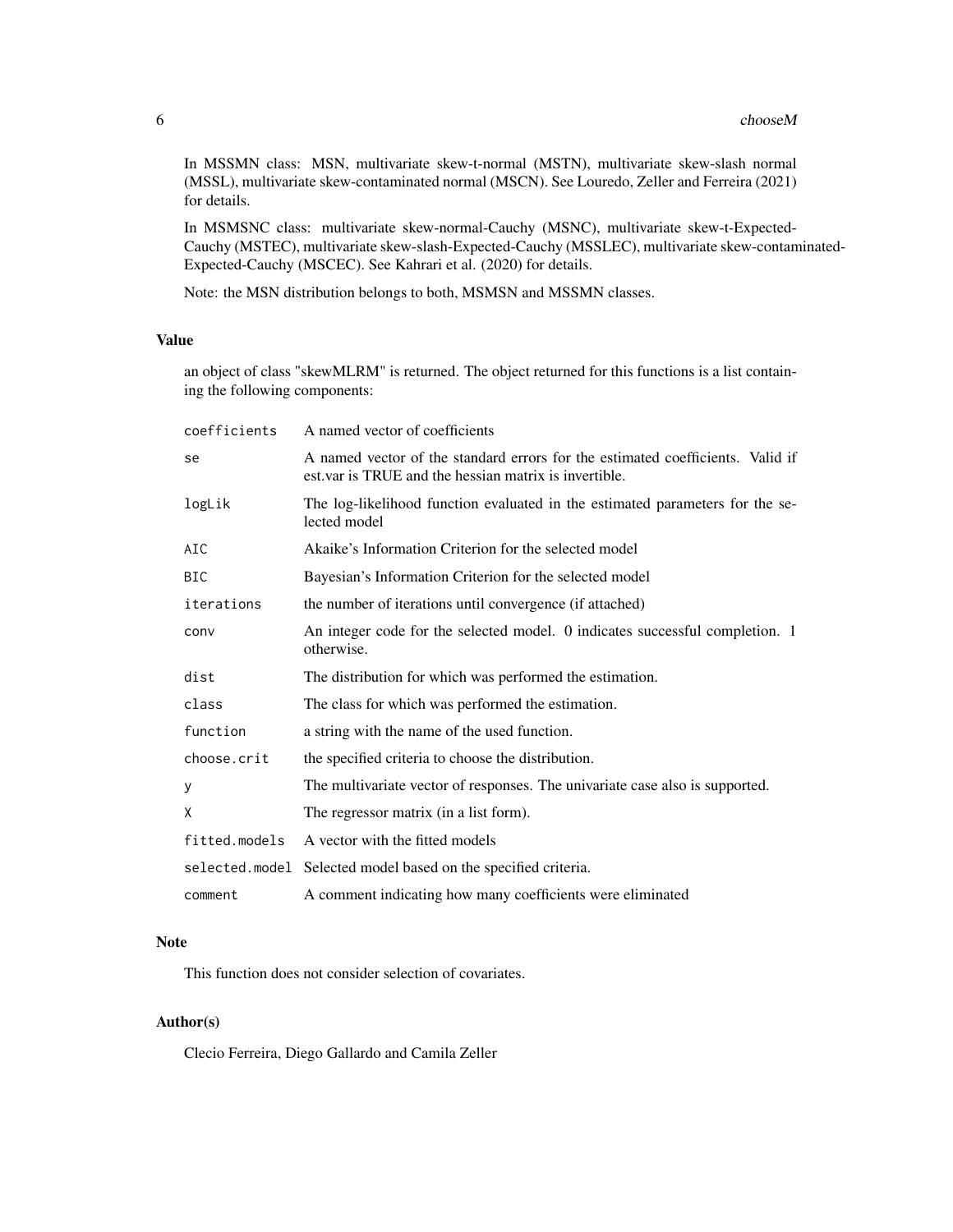#### <span id="page-6-0"></span>distMahal 7

#### References

Kahrari, F., Arellano-Valle, R.B., Ferreira, C.S., Gallardo, D.I. (2020) Some Simulation/computation in multivariate linear models of scale mixtures of skew-normal-Cauchy distributions. Communications in Statistics - Simulation and Computation. In press. DOI: 10.1080/03610918.2020.1804582

Lange, K., Sinsheimer, J.S. (1993). Normal/independent distributions and their applications in robust regression. Journal of Computational and Graphical Statistics 2, 175-198.

Louredo, G.M.S., Zeller, C.B., Ferreira, C.S. (2021). Estimation and influence diagnostics for the multivariate linear regression models with skew scale mixtures of normal distributions. Sankhya B. In press. DOI: 10.1007/s13571-021-00257-y

Zeller, C.B., Lachos, V.H., Vilca-Labra, F.E. (2011). Local influence analysis for regression models with scale mixtures of skew-normal distributions. Journal of Applied Statistics 38, 343-368.

#### Examples

data(ais, package="sn") ##Australian Institute of Sport data set attach(ais) ##It is considered a bivariate regression model ##with Hg and SSF as response variables and ##Hc, Fe, Bfat and LBM as covariates y<-cbind(Hg,SSF) n<-nrow(y); m<-ncol(y) X.aux=model.matrix(~Hc+Fe+Bfat+LBM) p<-ncol(X.aux) X<-array(0,dim=c(2\*p,m,n)) for(i in 1:n) { X[1:p,1,i]=X.aux[i,,drop=FALSE] X[p+1:p,2,i]=X.aux[i,,drop=FALSE] } ##See the covariate matrix X ##X ##Select a distribution within the MSMN class. fit.MSMN=choose.MSMN(y,X) summary(fit.MSMN) ##Identical process within the MSSMN class.

##may take some time on some systems fit.MSSMN=choose.MSSMN(y,X) summary(fit.MSSMN)

distMahal *Mahalanobis distance for fitted models in the MSMN, MSMSN, MSSMN and MSMSNC classes*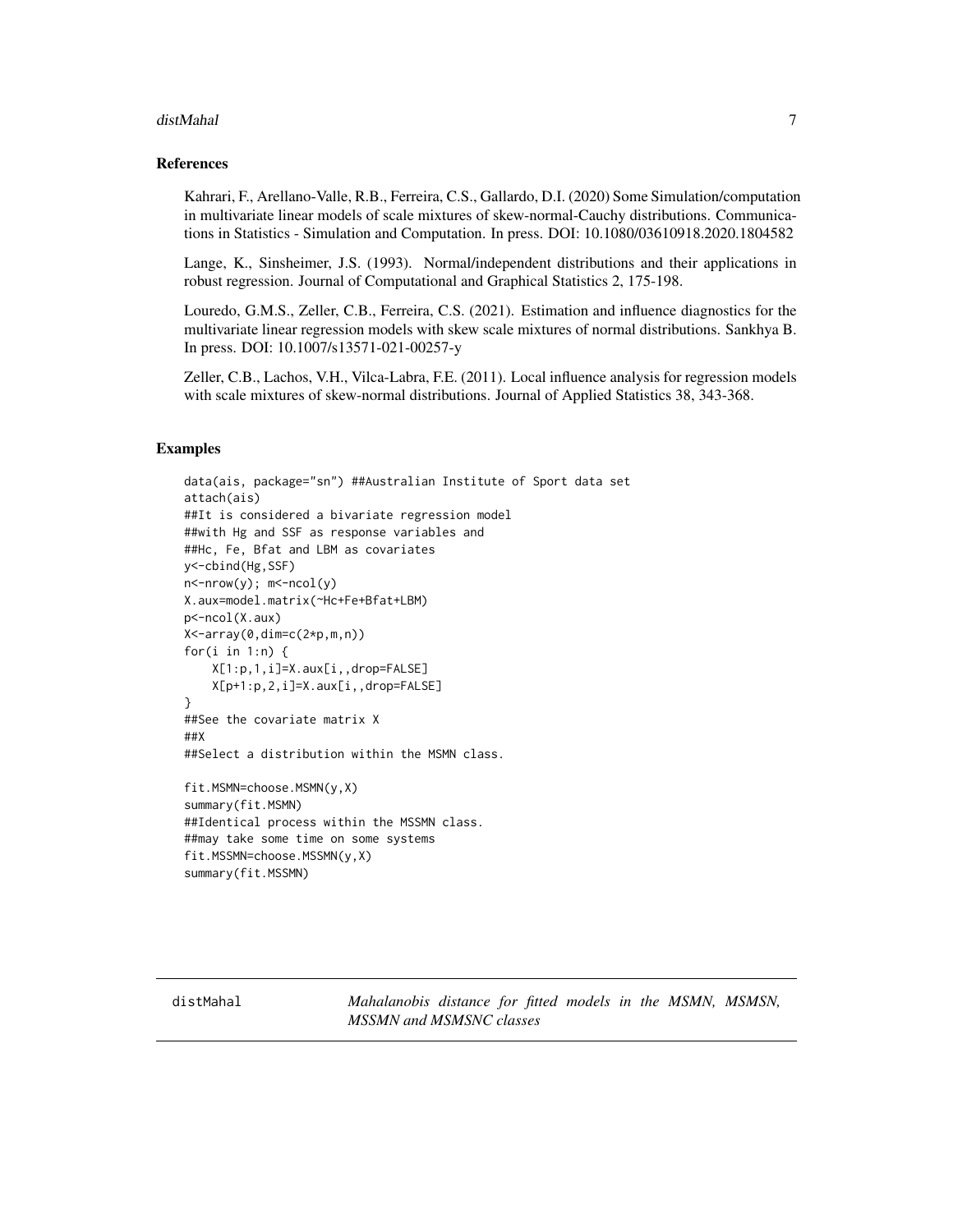#### **Description**

Compute and plot the Mahalanobis distance for any supported model in the multivariate scale mixtures of normal (MSMN), multivariate scale mixtures of skew-normal (MSMSN), multivariate skew scale mixtures of normal (MSSMN) or multivariate scale mixtures of skew-normal-Cauchy (MSM-SNC) classes. See details for supported distributions.

#### Usage

```
distMahal(object, alpha = 0.95, ...)
```
#### **Arguments**

| object    | an object of class "skewMLRM" returned by one of the following functions:<br>estimate.xxx, choose.yyy, choose2, mbackcrit or mbacksign. See details for<br>supported distributions. |
|-----------|-------------------------------------------------------------------------------------------------------------------------------------------------------------------------------------|
| alpha     | significance level $(0.05$ by default).                                                                                                                                             |
| $\ddotsc$ | aditional graphical parameters                                                                                                                                                      |

#### Details

Supported models are:

In MSMN class: multivariate normal (MN), multivariate Student t (MT), multivariate slash (MSL), multivariate contaminated normal (MCN). See Lange and Sinsheimer (1993) for details.

In MSMSN class: multivariate skew-normal (MSN), multivariate skew-T (MSTT), multivariate skew-slash (MSSL2), multivariate skew-contaminated normal (MSCN2). See Zeller, Lachos and Vilca-Labra (2011) for details.

In MSSMN class: MSN, multivariate skew-t-normal (MSTN), multivariate skew-slash normal (MSSL), multivariate skew-contaminated normal (MSCN). See Louredo, Zeller and Ferreira (2021) for details.

In MSMSNC class: multivariate skew-normal-Cauchy (MSNC), multivariate skew-t-Expected-Cauchy (MSTEC), multivariate skew-slash-Expected-Cauchy (MSSLEC), multivariate skew-contaminated-Expected-Cauchy (MSCEC). See Kahrari et al. (2020) for details.

Note: the MSN distribution belongs to both, MSMSN and MSSMN classes.

#### Value

distMahal provides an object of class skewMLRM related to compute the Mahalanobis distance for all the observations and a cut-off to detect possible influent observations based on the specified significance (0.05 by default).

an object of class "skewMLRM" is returned. The object returned for this functions is a list containing the following components:

| Mahal    | the Mahalanobis distance for all the observations        |
|----------|----------------------------------------------------------|
| function | a string with the name of the used function.             |
| dist     | The distribution for which was performed the estimation. |
| class    | The class for which was performed the estimation.        |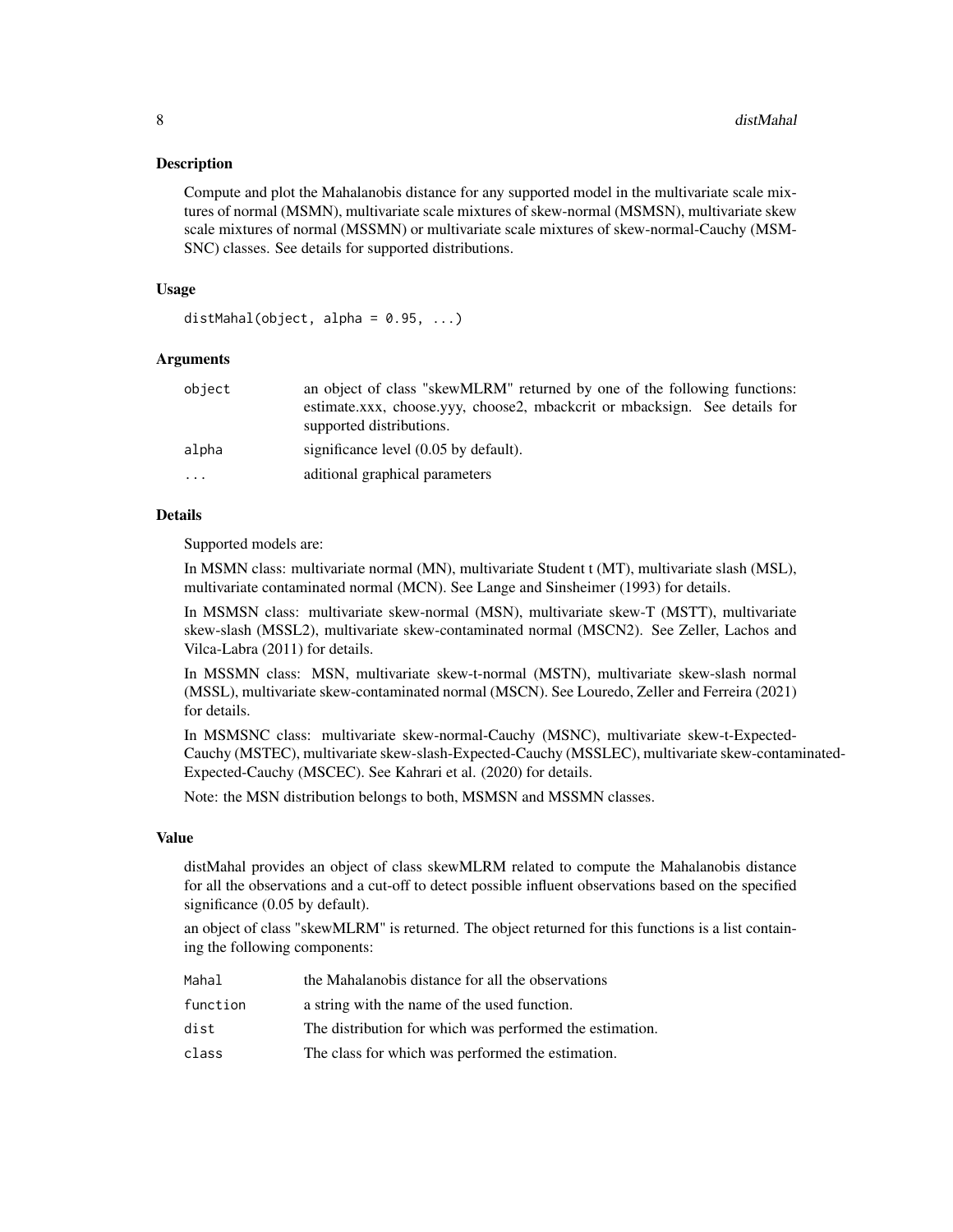#### distMahal 9

| alpha | specified level of significance (0.05 by default).                                             |
|-------|------------------------------------------------------------------------------------------------|
| cut   | the cut-off to detect possible influent observations based on the specified signif-<br>icance. |
| ٧     | The multivariate vector of responses. The univariate case also is supported.                   |
|       | The regressor matrix (in a list form).                                                         |

#### Author(s)

Clecio Ferreira, Diego Gallardo and Camila Zeller

#### References

Kahrari, F., Arellano-Valle, R.B., Ferreira, C.S., Gallardo, D.I. (2020) Some Simulation/computation in multivariate linear models of scale mixtures of skew-normal-Cauchy distributions. Communications in Statistics - Simulation and Computation. In press. DOI: 10.1080/03610918.2020.1804582

Lange, K., Sinsheimer, J.S. (1993). Normal/independent distributions and their applications in robust regression. Journal of Computational and Graphical Statistics 2, 175-198.

Louredo, G.M.S., Zeller, C.B., Ferreira, C.S. (2021). Estimation and influence diagnostics for the multivariate linear regression models with skew scale mixtures of normal distributions. Sankhya B. In press. DOI: 10.1007/s13571-021-00257-y

Zeller, C.B., Lachos, V.H., Vilca-Labra, F.E. (2011). Local influence analysis for regression models with scale mixtures of skew-normal distributions. Journal of Applied Statistics 38, 343-368.

#### Examples

```
set.seed(2020)
n=200 # length of the sample
nv<-3 # number of explanatory variables
p<-nv+1 # nv + intercept
m<-4 # dimension of Y
q0=p*m
X<-array(0,c(q0,m,n))
for(i in 1:n) \{aux=rep(1,p)
    aux[2:p]<-rMN(1,mu=rnorm(nv),Sigma=diag(nv)) ##simulating covariates
    mi=matrix(0,q0,m)
    for (j in 1:m) mi[((j-1)*p+1):(j*p), j]=auxX[,,i]<-mi
} ##X is the simulated regressor matrix
betas<-matrix(rnorm(q0),ncol=1) ##True betas
Sigmas <- clusterGeneration::genPositiveDefMat(m,rangeVar=c(1,3),
lambdaLow=1, ratioLambda=3)$Sigma ##True Sigma
y=matrix(0,n,m)
for(i in 1:n) {
     mui<-t(X[,,i])%*%betas
     y[i,]<-rMN(n=1,c(mui),Sigmas) ## simulating the response vector
}
fit. MN=estimate. MN(y, X) #fit the MN model
mahal.MN=distMahal(fit.MN) #compute the Mahalanobis distances for MN model
```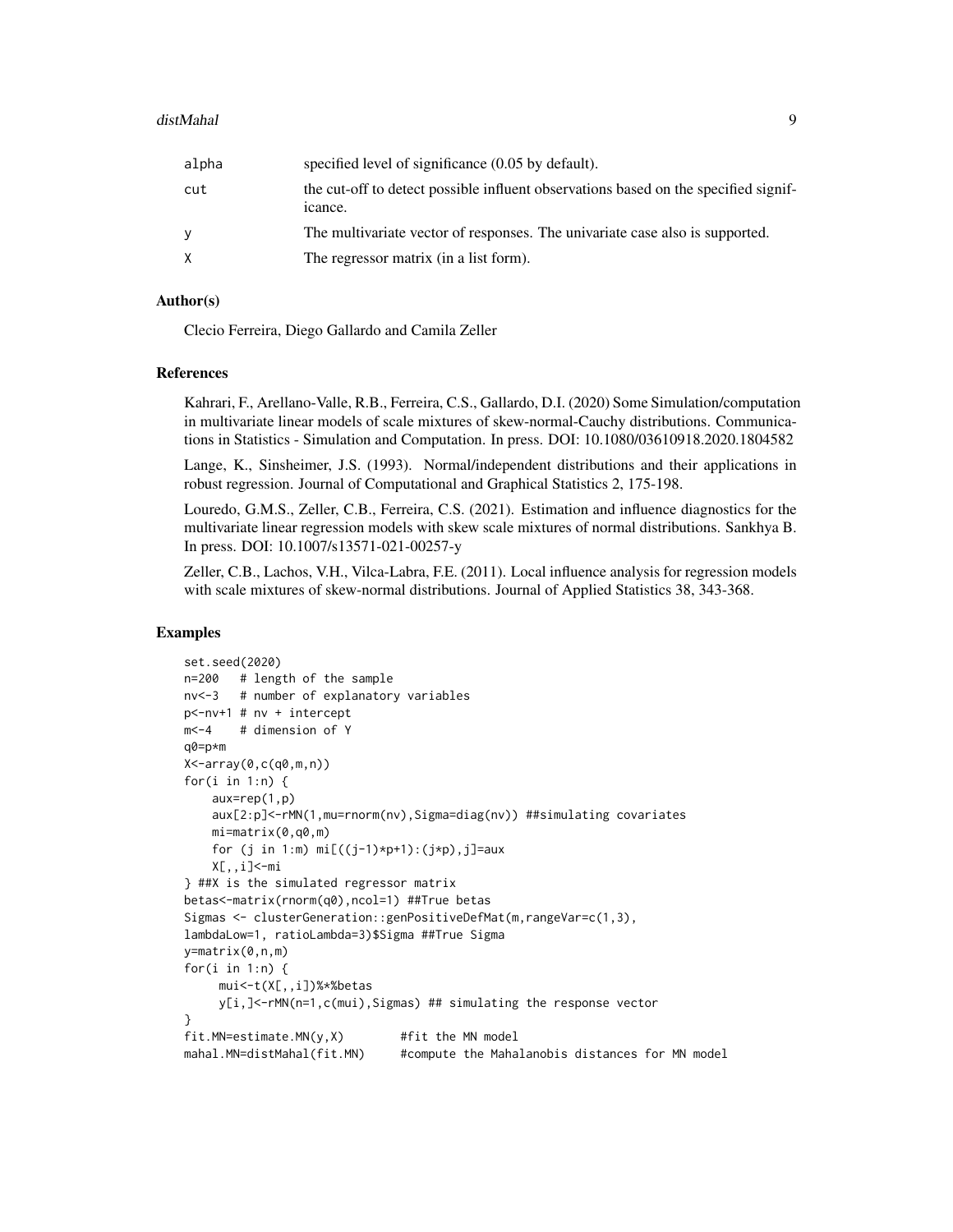<span id="page-9-0"></span>10 estimateM

plot(mahal.MN) #plot the Mahalanobis distances for MN model mahal.MN\$Mahal **#presents** the Malahanobis distances

estimateM *Fitting a model in the MSMN, MSMSN, MSSMN and MSMSNC classes*

#### Description

estimate.Mxxx computes the maximum likelihood estimates for the distribution xxx, where xxx is any supported model in the multivariate scale mixtures of normal (MSMN), multivariate scale mixtures of skew-normal (MSMSN), multivariate skew scale mixtures of normal (MSSMN) or multivariate scale mixtures of skew-normal-Cauchy (MSMSNC) classes. See details for supported distributions.

#### Usage

```
estimate.MN(y, X, max.iter = 1000, prec = 1e-04, est.var = TRUE)
estimate.MT(y, X, max.iter = 1000, prec = 1e-04, est.var = TRUE,
     nu.min = 2.0001)
estimate.MSL(y, X, max.iter = 1000, prec = 1e-04, est.var = TRUE,
     nu.min = 2.0001)
estimate.MCN(y, X, max.iter = 1000, prec = 1e-04, est.var = TRUE)
estimate.MSN(y, X, max.iter = 1000, prec = 1e-04, est.var = TRUE)
estimate.MSTN(y, X, max.iter = 1000, prec = 1e-04, est.var = TRUE,
     nu.min = 2.0001)
estimate.MSSL(y, X, max.iter = 1000, prec = 1e-04, est.var = TRUE,
     nu.min = 2.0001)
estimate.MSCN(y, X, max.iter = 1000, prec = 1e-04, est.var = TRUE)
estimate.MSTT(y, X, max.iter = 1000, prec = 1e-04, est.var = TRUE,
     nu.fixed = 3, nu.min = 2.0001)
estimate.MSSL2(y, X, max.iter = 1000, prec = 1e-04, est.var = TRUE,
     nu.fixed = 3, nu.min = 2.0001)
estimate.MSCN2(y, X, max.iter = 1000, prec = 1e-04, est.var = TRUE,
     nu.fixed = 0.5, gamma.fixed = 0.5)
estimate.MSNC(y, X, max.iter = 1000, prec = 1e-04, est.var = TRUE)
estimate.MSTEC(y, X, max.iter = 1000, prec = 1e-04, est.var = TRUE,
     nu.fixed = 3, nu.min = 2.0001)
estimate.MSSLEC(y, X, max.iter = 1000, prec = 1e-04, est.var = TRUE,
     nu.fixed = 3, nu.min = 2.0001)
estimate.MSCEC(y, X, max.iter = 1000, prec = 1e-04, est.var = TRUE,
     nu.fixed = 0.5, gamma.fixed = 0.5)
```
#### **Arguments**

|          | The multivariate vector of responses. The univariate case also is supported. |
|----------|------------------------------------------------------------------------------|
| X        | The regressor matrix.                                                        |
| max.iter | The maximum number of iterations.                                            |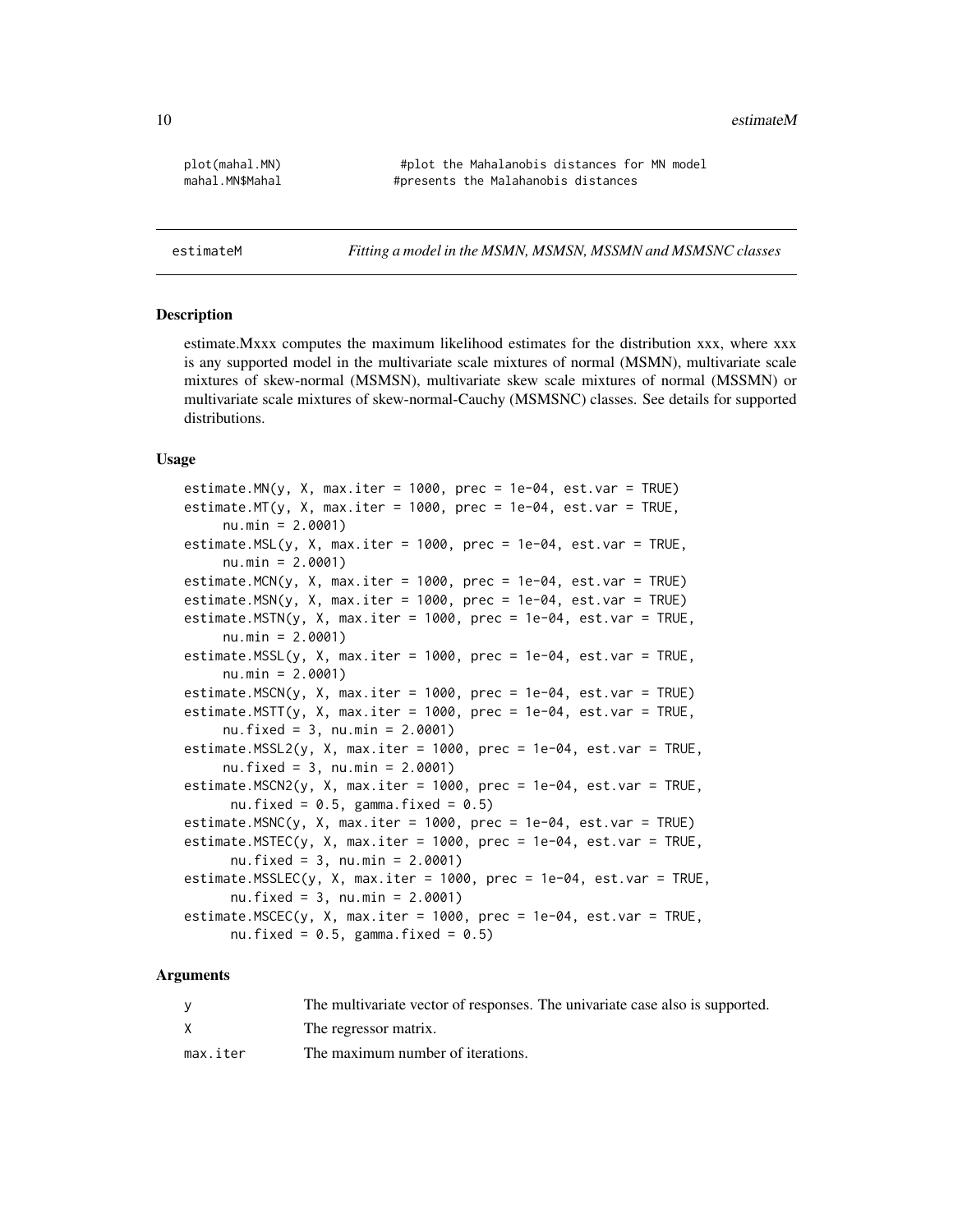#### estimateM  $11$

| prec        | The convergence tolerance for parameters.                                                                                                                                                                                                                                                                                                                                              |
|-------------|----------------------------------------------------------------------------------------------------------------------------------------------------------------------------------------------------------------------------------------------------------------------------------------------------------------------------------------------------------------------------------------|
| est.var     | Logical. If TRUE the standard errors are estimated.                                                                                                                                                                                                                                                                                                                                    |
| nu.fixed    | If a numerical value is provided, the estimation consider nu as fixed. To esti-<br>mate nu, use nu.fixed=FALSE. Avaliable for MSTT, MSSL2, MSCN2, MSTEC,<br>MSSLEC and MSCEC distributions. For MSTT, MSSL2, MSTEC and MSSLEC,<br>the default value is 3 and nu should be greater than 1. For MSCN2 and MSCEC,<br>the default value is $0.5$ and nu should be in the $(0.1)$ interval. |
| gamma.fixed | If a numerical value is provided, the estimation consider gamma as fixed. To<br>estimate gamma, use gamma.fixed=FALSE. Avaliable for MSCN2 and MSCEC<br>distributions. For MSCN2 and MSCEC, the default value is 0.5 and gamma<br>should be in the $(0,1)$ interval.                                                                                                                   |
| nu.min      | Lower value to perform the maximization for nu. For MSTT, MSSL2, MSTEC<br>and MSSLEC is used only when nu.fixed=FALSE.                                                                                                                                                                                                                                                                 |

#### Details

Supported models are:

In MSMN class: multivariate normal (MN), multivariate Student t (MT), multivariate slash (MSL), multivariate contaminated normal (MCN). See Lange and Sinsheimer (1993) for details.

In MSMSN class: multivariate skew-normal (MSN), multivariate skew-T (MSTT), multivariate skew-slash (MSSL2), multivariate skew-contaminated normal (MSCN2). See Zeller, Lachos and Vilca-Labra (2011) for details.

In MSSMN class: MSN, multivariate skew-t-normal (MSTN), multivariate skew-slash normal (MSSL), multivariate skew-contaminated normal (MSCN). See Louredo, Zeller and Ferreira (2021) for details.

In MSMSNC class: multivariate skew-normal-Cauchy (MSNC), multivariate skew-t-Expected-Cauchy (MSTEC), multivariate skew-slash-Expected-Cauchy (MSSLEC), multivariate skew-contaminated-Expected-Cauchy (MSCEC). See Kahrari et al. (2020) for details.

Note: the MSN distribution belongs to both, MSMSN and MSSMN classes.

#### Value

an object of class "skewMLRM" is returned. The object returned for this functions is a list containing the following components:

| coefficients | A named vector of coefficients                                                                                                          |
|--------------|-----------------------------------------------------------------------------------------------------------------------------------------|
| se           | A named vector of the standard errors for the estimated coefficients. Valid if<br>est var is TRUE and the hessian matrix is invertible. |
| nu           | The estimated or fixed nu (only for MSTT, MSSL2, MSCN2, MSTEC, MSSLEC<br>and MSCEC models)                                              |
| gamma        | The estimated or fixed gamma (only for MSCN2 and MSCEC models)                                                                          |
| logLik       | The log-likelihood function evaluated in the estimated parameters                                                                       |
| AIC          | Akaike's Information Criterion                                                                                                          |
| <b>BIC</b>   | Bayesian's Information Criterion                                                                                                        |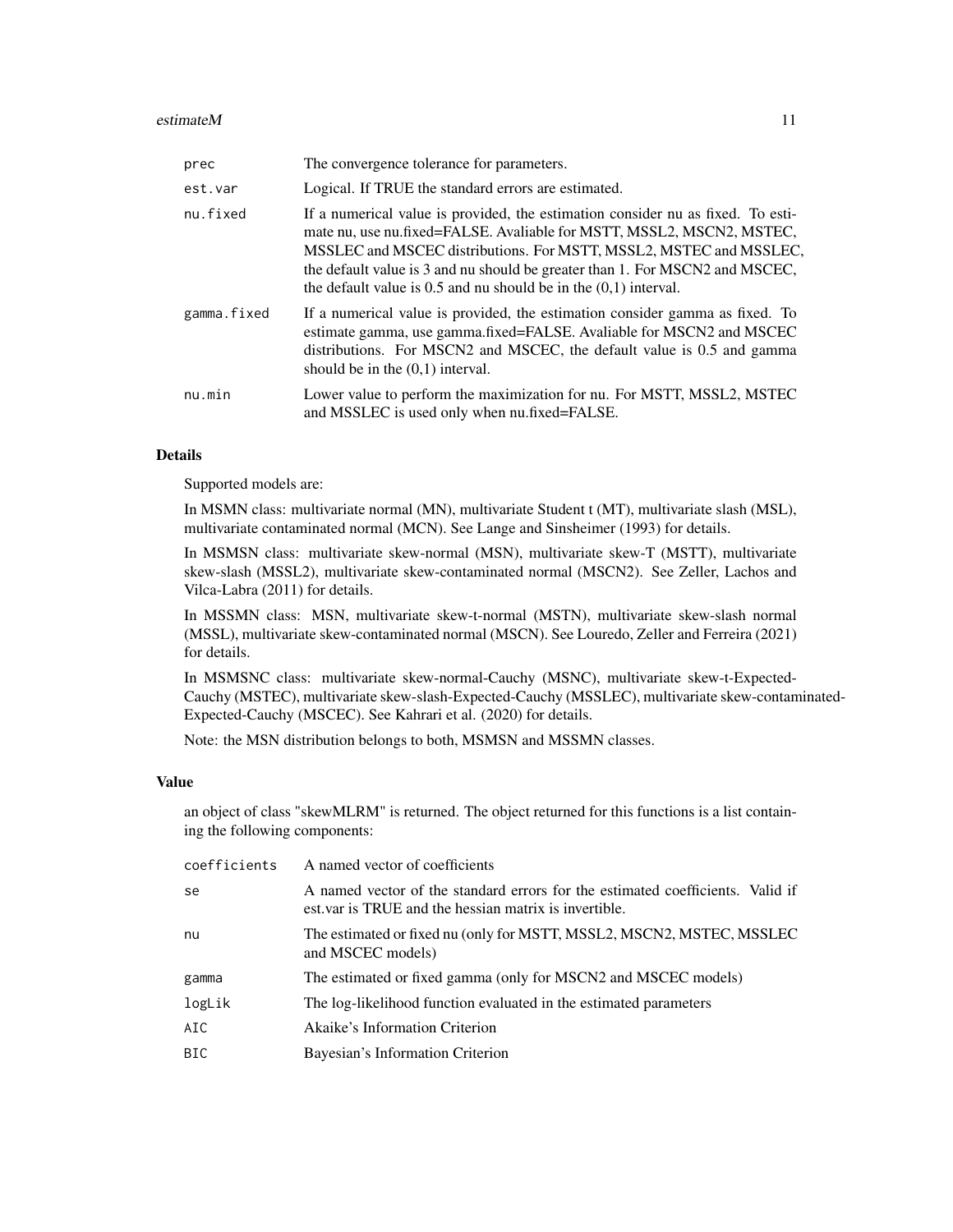12 estimateM

| iterations | the number of iterations until convergence (if attached)                     |
|------------|------------------------------------------------------------------------------|
| time       | execution time in seconds                                                    |
| conv       | An integer code. 0 indicates successful completion. 1 otherwise.             |
| dist       | The distribution for which was performed the estimation.                     |
| class      | The class for which was performed the estimation.                            |
| n          | The sample size.                                                             |
| У          | The multivariate vector of responses. The univariate case also is supported. |
| X          | The regressor matrix (in a list form).                                       |
| function   | a string with the name of the used function.                                 |

#### Note

In MT, MSL, MSTN, MSSL, MSTT, MSSL2, MSTEC and MSSLEC distributions, nu>2 guarantees that the mean and variance exist,  $nu > 1$  guarantees the existence only for the mean and for  $nu < = 1$ , the mean and variance of the distribution is not finite.

#### Author(s)

Clecio Ferreira, Diego Gallardo and Camila Zeller

#### References

Kahrari, F., Arellano-Valle, R.B., Ferreira, C.S., Gallardo, D.I. (2020) Some Simulation/computation in multivariate linear models of scale mixtures of skew-normal-Cauchy distributions. Communications in Statistics - Simulation and Computation. In press. DOI: 10.1080/03610918.2020.1804582

Lange, K., Sinsheimer, J.S. (1993). Normal/independent distributions and their applications in robust regression. Journal of Computational and Graphical Statistics 2, 175-198.

Louredo, G.M.S., Zeller, C.B., Ferreira, C.S. (2021). Estimation and influence diagnostics for the multivariate linear regression models with skew scale mixtures of normal distributions. Sankhya B. In press. DOI: 10.1007/s13571-021-00257-y

Zeller, C.B., Lachos, V.H., Vilca-Labra, F.E. (2011). Local influence analysis for regression models with scale mixtures of skew-normal distributions. Journal of Applied Statistics 38, 343-368.

#### Examples

```
data(ais, package="sn") ##Australian Institute of Sport data set
attach(ais)
##It is considered a bivariate regression model
##with Hg and SSF as response variables and
##Hc, Fe, Bfat and LBM as covariates
y<-cbind(Hg,SSF)
n<-nrow(y); m<-ncol(y)
X.aux=model.matrix(~Hc+Fe+Bfat+LBM)
p<-ncol(X.aux)
X<-array(0,dim=c(2*p,m,n))
for(i in 1:n) {
   X[1:p,1,i]=X.aux[i,,drop=FALSE]
```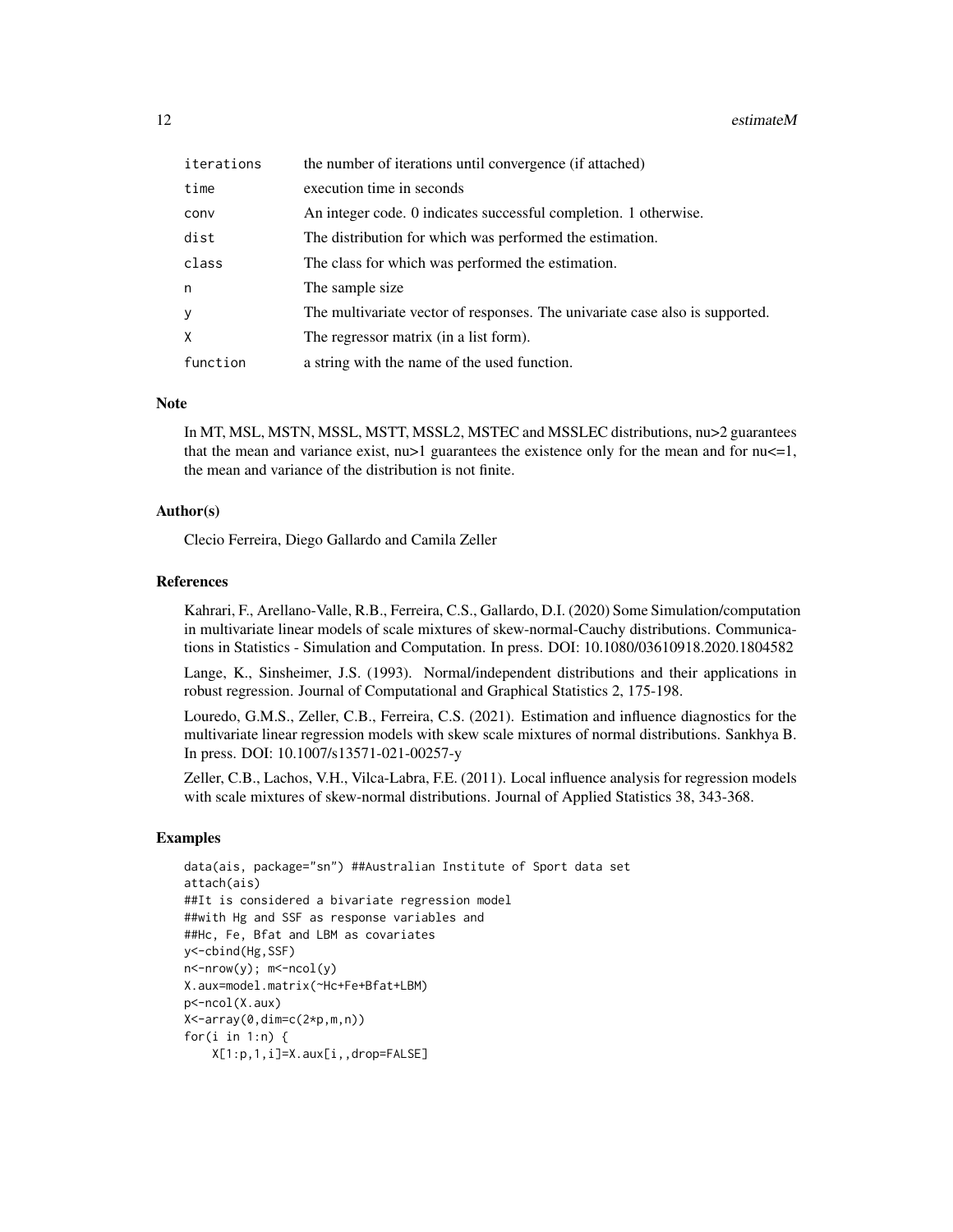```
X[p+1:p,2,i]=X.aux[i,,drop=FALSE]
}
##See the covariate matrix X
##X
fit.MN=estimate.MN(y, X) ##Estimate the parameters for the MN regression model
summary(fit.MN)
fit.MT=estimate.MT(y, X) ##Estimate the parameters for the MT regression model
summary(fit.MT)
##may take some time on some systems
fit.MSSL=estimate.MSSL(y, X) ##Estimate the parameters for the MSSL regression model
summary(fit.MSSL)
fit.MSTT=estimate.MSTT(y, X) ##Estimate the parameters for the MSTT regression model
summary(fit.MSTT)
fit.MSNC=estimate.MSNC(y, X) ##Estimate the parameters for the MSNC regression model
summary(fit.MSNC)
fit.MSCEC=estimate.MSCEC(y, X) ##Estimate the parameters for the MSCEC regression model
summary(fit.MSCEC)
```
FIM *Observed Fisher information matrix for distributions in the MSMN, MSMSN, MSSMN and MSMSNC classes.*

#### **Description**

FI.xxx computes the observed Fisher information (FI) matrix for the distribution xxx, where xxx is any supported model in the multivariate scale mixtures of normal (MSMN), multivariate scale mixtures of skew-normal (MSMSN), multivariate skew scale mixtures of normal (MSSMN) or multivariate scale mixtures of skew-normal-Cauchy (MSMSNC) classes. See details for supported distributions.

#### Usage

```
FI.MN(P, y, X)
FI.MT(P, y, X)
FI.MSL(P, y, X)
FI.MCN(P, y, X)
FI.MSN(P, y, X)
FI.MSTN(P, y, X)
FI.MSSL(P, y, X)
FI.MSCN(P, y, X)
FI.MSTT(P, y, X, nu)
FI.MSSL2(P, y, X, nu)
FI.MSCN2(P, y, X, nu, gamma)
FI.MSNC(P, y, X)
FI.MSTEC(P, y, X, nu)
FI.MSSLEC(P, y, X, nu)
FI.MSCEC(P, y, X, nu, gamma)
```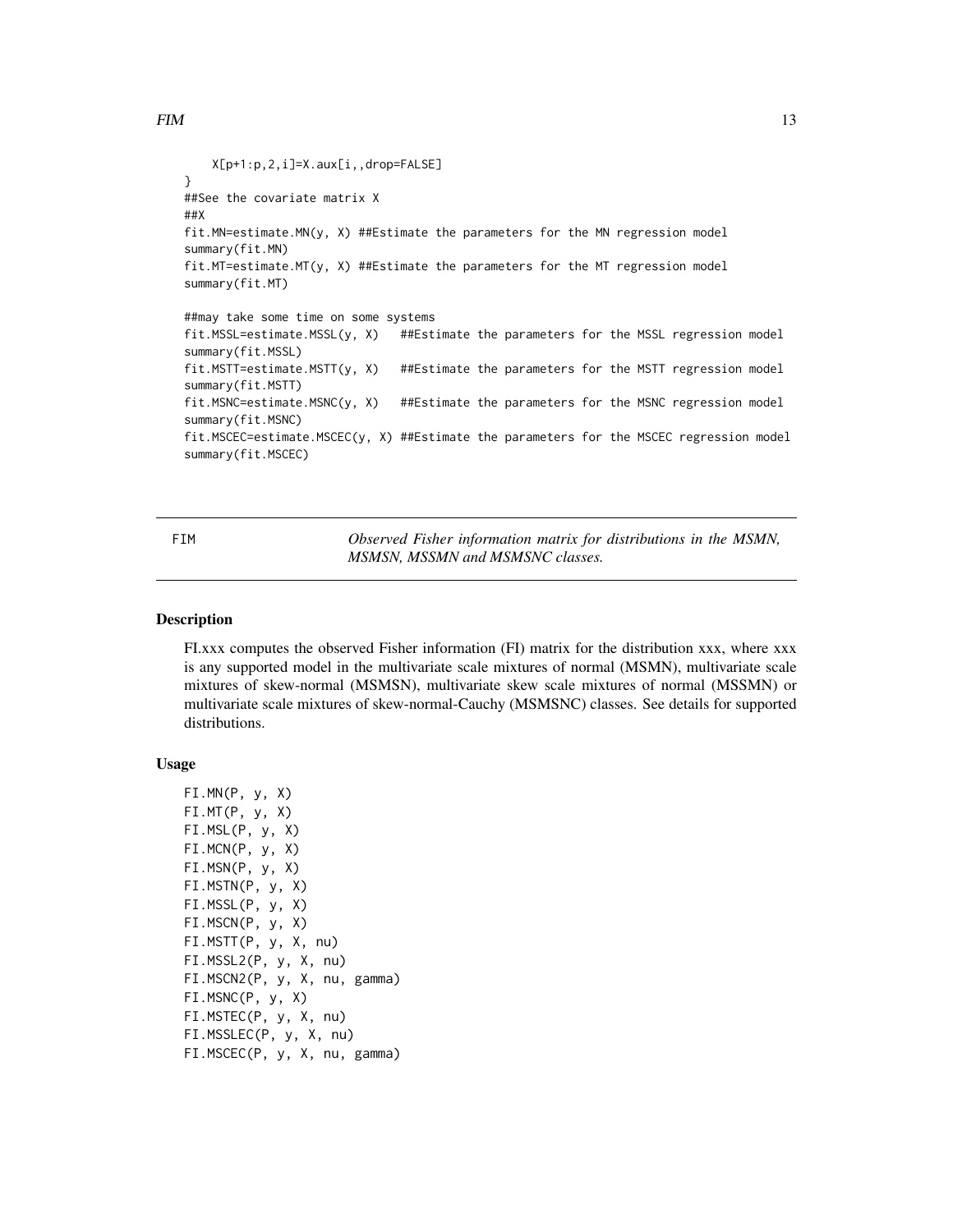#### Arguments

| P     | the estimated parameters returned by a function of the form estimate.xxx, where<br>xxx is a supported distribution. |
|-------|---------------------------------------------------------------------------------------------------------------------|
| y     | The multivariate vector of responses. The univariate case also is supported.                                        |
| X     | The regressor matrix.                                                                                               |
| nu    | nu parameter. Only for MSTT, MSSL2, MSTEC, MSSLEC and MSCEC distri-<br>butions.                                     |
| gamma | gamma parameter. Only for MSCN2 and MSCEC distributions.                                                            |

#### Details

Supported models are:

In MSMN class: multivariate normal (MN), multivariate Student t (MT), multivariate slash (MSL), multivariate contaminated normal (MCN). See Lange and Sinsheimer (1993) for details.

In MSMSN class: multivariate skew-normal (MSN), multivariate skew-T (MSTT), multivariate skew-slash (MSSL2), multivariate skew-contaminated normal (MSCN2). See Zeller, Lachos and Vilca-Labra (2011) for details.

In MSSMN class: MSN, multivariate skew-t-normal (MSTN), multivariate skew-slash normal (MSSL), multivariate skew-contaminated normal (MSCN). See Louredo, Zeller and Ferreira (2021) for details.

In MSMSNC class: multivariate skew-normal-Cauchy (MSNC), multivariate skew-t-Expected-Cauchy (MSTEC), multivariate skew-slash-Expected-Cauchy (MSSLEC), multivariate skew-contaminated-Expected-Cauchy (MSCEC). See Kahrari et al. (2020) for details.

Note: the MSN distribution belongs to both, MSMSN and MSSMN classes.

#### Value

A matrix with the observed FI matrix for the specified model.

#### **Note**

For MSTEC and MSSLEC and distributions, nu>0 is considered as fixed. For MSCEC distribution, 0<nu<1 and 0<gamma<1 are considered as fixed.

#### Author(s)

Clecio Ferreira, Diego Gallardo and Camila Zeller.

#### References

Kahrari, F., Arellano-Valle, R.B., Ferreira, C.S., Gallardo, D.I. (2020) Some Simulation/computation in multivariate linear models of scale mixtures of skew-normal-Cauchy distributions. Communications in Statistics - Simulation and Computation. In press. DOI: 10.1080/03610918.2020.1804582

Lange, K., Sinsheimer, J.S. (1993). Normal/independent distributions and their applications in robust regression. Journal of Computational and Graphical Statistics 2, 175-198.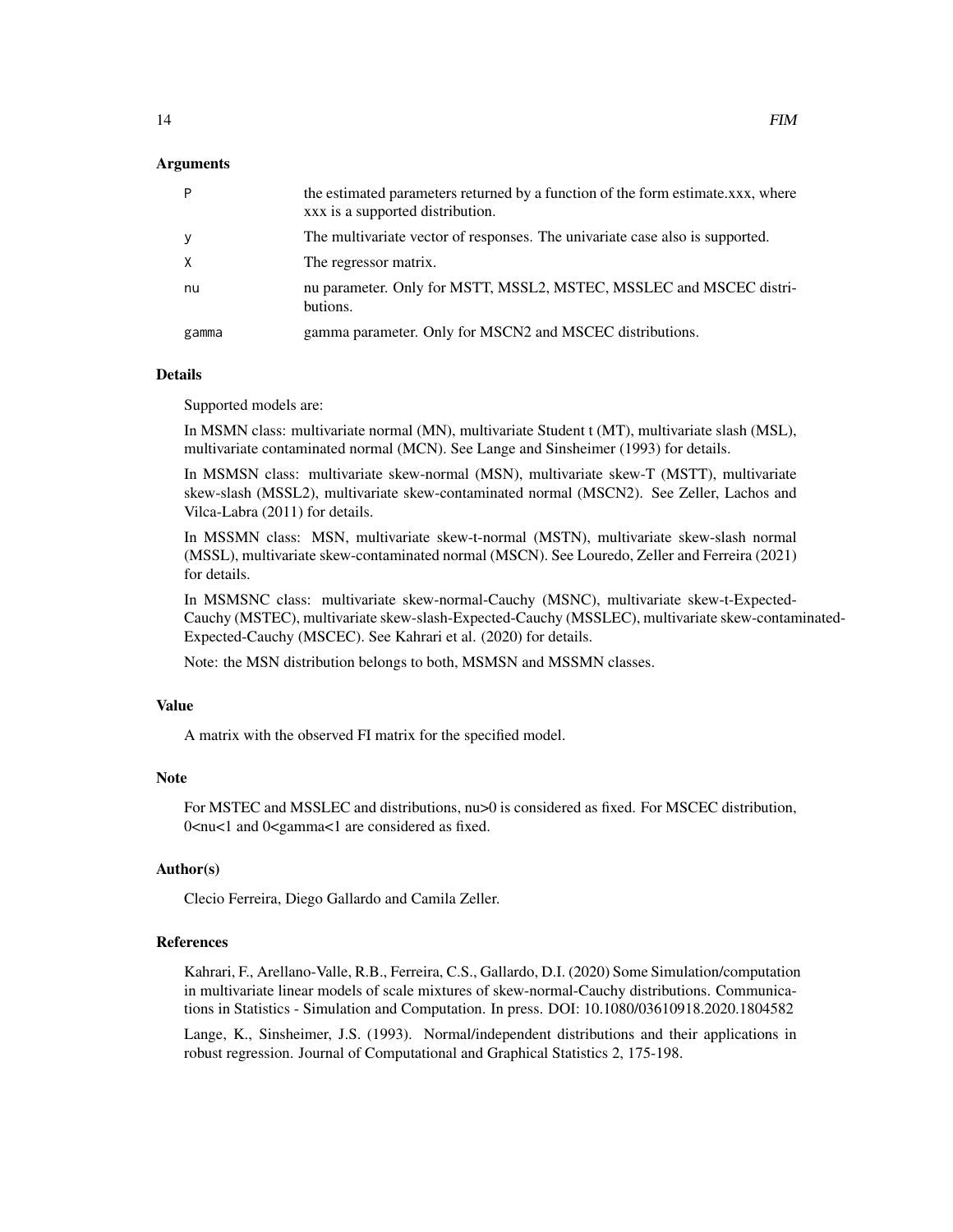<span id="page-14-0"></span>Louredo, G.M.S., Zeller, C.B., Ferreira, C.S. (2021). Estimation and influence diagnostics for the multivariate linear regression models with skew scale mixtures of normal distributions. Sankhya B. In press. DOI: 10.1007/s13571-021-00257-y

Zeller, C.B., Lachos, V.H., Vilca-Labra, F.E. (2011). Local influence analysis for regression models with scale mixtures of skew-normal distributions. Journal of Applied Statistics 38, 343-368.

#### Examples

```
set.seed(2020)
n=200 # length of the sample
nv<-3 # number of explanatory variables
p<-nv+1 # nv + intercept
m<-4 # dimension of Y
q0=p*m
X<-array(0,c(q0,m,n))
for(i in 1:n) {
    aux=rep(1,p)
    aux[2:p]<-rMN(1,mu=rnorm(nv),Sigma=diag(nv))
    mi=matrix(0,q0,m)
    for (j in 1:m) mi[((j-1)*p+1):(j*p), j]=auxX[,,i]<-mi
} #Simulated matrix covariates
betas<-matrix(rnorm(q0),ncol=1) ## True betas
Sigmas <- clusterGeneration::genPositiveDefMat(m,rangeVar=c(1,3),
lambdaLow=1, ratioLambda=3)$Sigma ##True Sigma
lambda<-rnorm(m) ##True lambda
y=matrix(0,n,m)
for(i in 1:n) {
     mui<-t(X[,,i])%*%betas
     y[i,]<-rMSN(n=1,c(mui),Sigmas,lambda)}
fit.MSN=estimate.MSN(y,X) ##Estimate parameters for MSN model
fit.MSN ## Output of estimate.MSN
summary(fit.MSN)
fit.MSN$se ##Estimated standard errors by the estimate.MSN function
##Estimated standard errors by minus the square root of
##the diagonal from the observed FI matrix of the MSN model
sqrt(diag(solve(-FI.MSN(fit.MSN$coefficients, y, X))))
```
matrix.sqrt *Square root of a matrix*

#### **Description**

Compute the square root of a matrix

#### Usage

matrix.sqrt(A)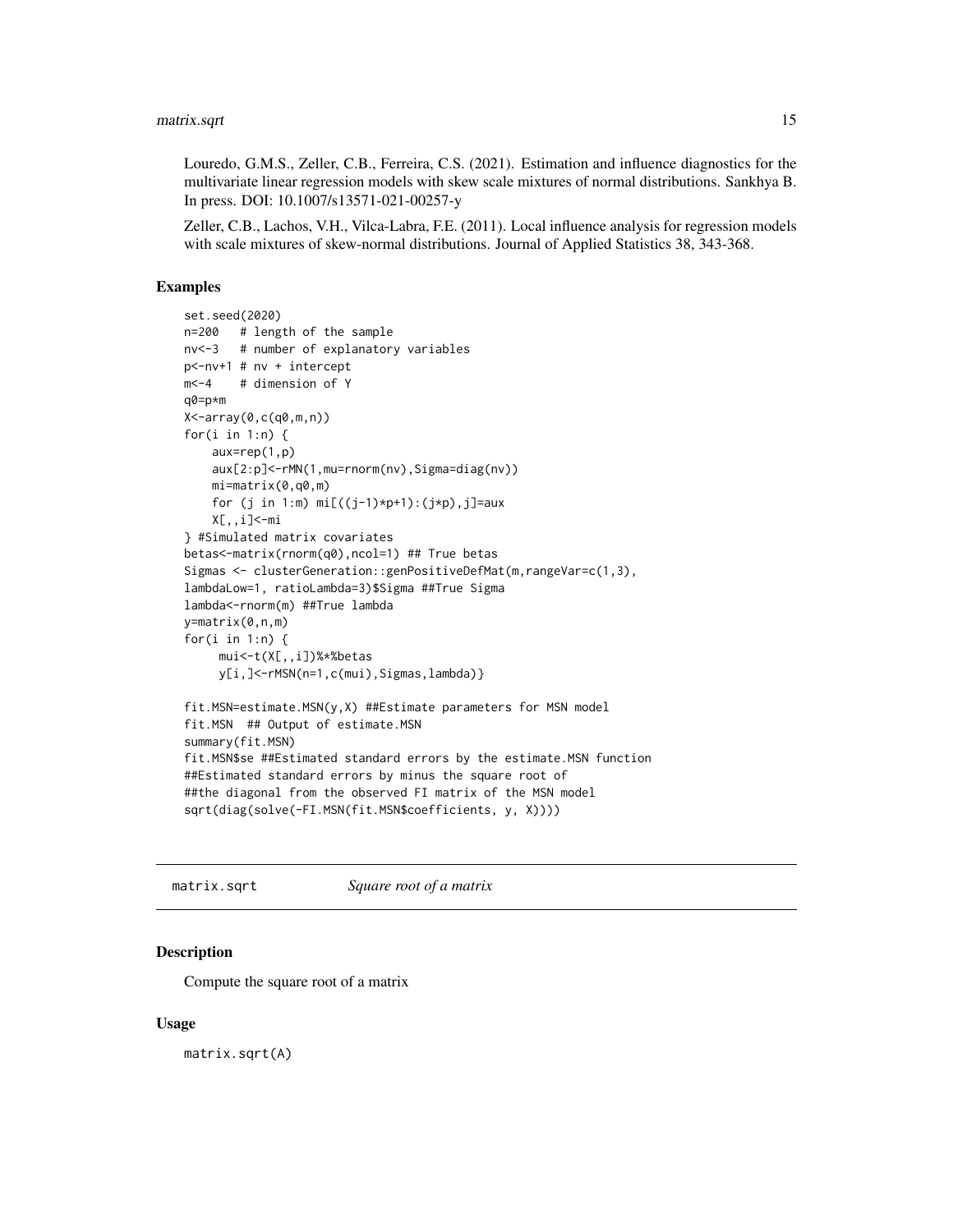#### <span id="page-15-0"></span>16 mbackcrit and the model of the model of the model of the model of the model of the model of the model of the model of the model of the model of the model of the model of the model of the model of the model of the model

#### **Arguments**

| a symmetric semi-definite positive matrix |  |
|-------------------------------------------|--|
|-------------------------------------------|--|

#### Value

A symmetric matrix, say B, such as B^t\*B=A

#### Note

For internal use.

#### Author(s)

Clecio Ferreira, Diego Gallardo and Camila Zeller.

#### Examples

```
A<-matrix(c(1,2,2,5),nrow=2)
B<-matrix.sqrt(A)
##Recovering A
t(B)%*%B
A
```
mbackcrit *Multivariate backward based on the AIC or BIC criteria*

#### Description

mbackcrit implements the covariates selection based on backward and the Akaike's information criteria (AIC) or Schwartz's information criteria (BIC) in a specified multivariate model in the multivariate scale mixtures of normal (MSMN), multivariate scale mixtures of skew-normal (MSMSN), multivariate skew scale mixtures of normal (MSSMN) or multivariate scale mixtures of skewnormal-Cauchy (MSMSNC) classes. See details for avaliable distributions.

#### Usage

```
mbackcrit(y, X = NULL, max.iter = 1000, prec = 1e-04, dist = "MN",
criteria = "AIC", est.var=TRUE, cluster = FALSE, ...)
```
#### Arguments

| v        | The multivariate vector of responses. The univariate case also is supported.              |
|----------|-------------------------------------------------------------------------------------------|
| X.       | The regressor matrix. It should include intercept term for all the variates.              |
| max.iter | The maximum number of iterations.                                                         |
| prec     | The convergence tolerance for parameters.                                                 |
| dist     | the multivariate distribution in which the covariates selection will be imple-<br>mented. |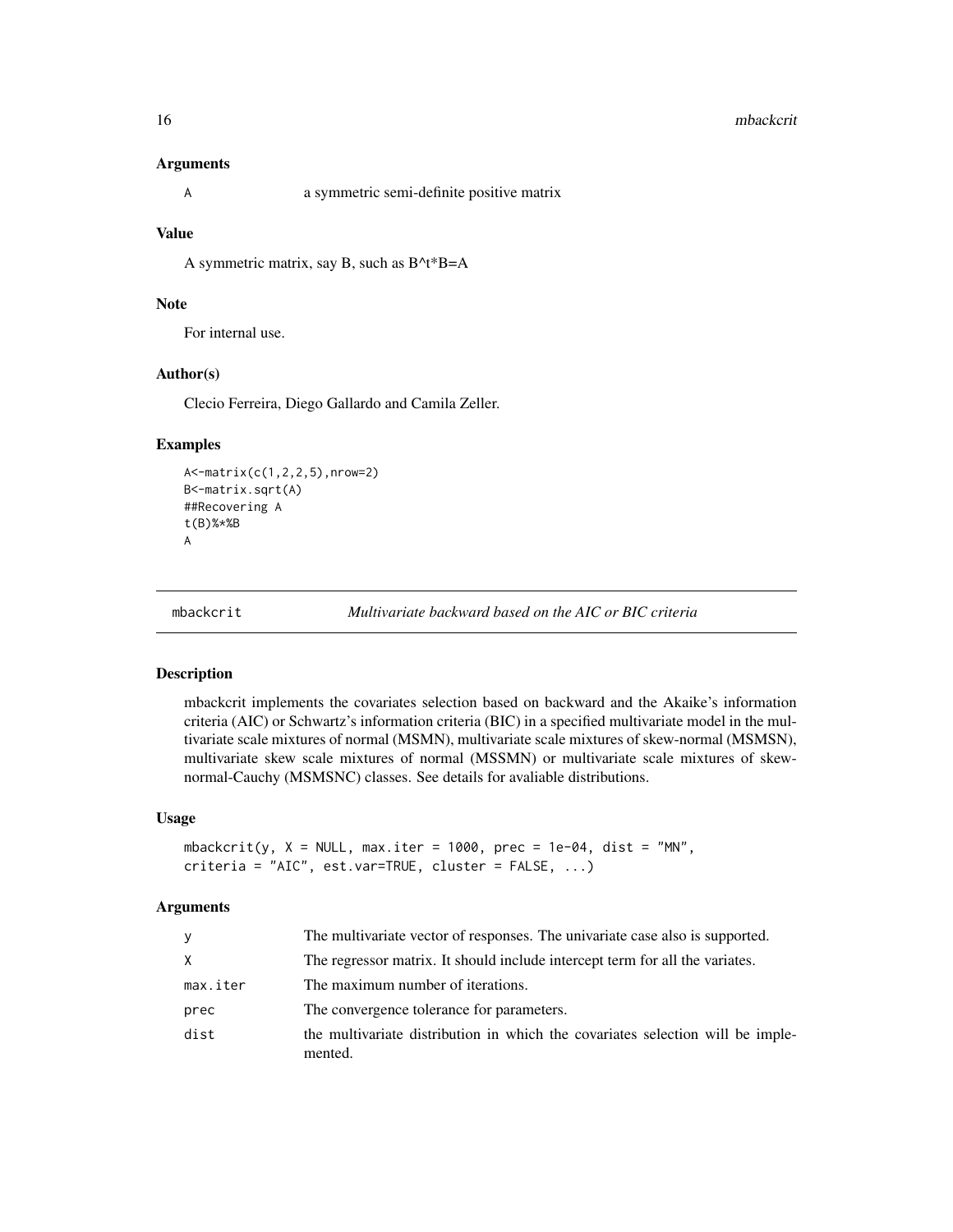| criteria | criteria used to perform the covariates selection. AIC (default) and BIC avali-<br>able.                                                                                                |
|----------|-----------------------------------------------------------------------------------------------------------------------------------------------------------------------------------------|
| est.var  | Logical. If TRUE the standard errors are estimated.                                                                                                                                     |
| cluster  | logical. If TRUE, parallel computing is used. FALSE is the default value.                                                                                                               |
| $\cdots$ | Possible aditional arguments. For instance, for MSTT, MSSL2, MSTEC and<br>MSSLEC distributions should be added nu.min and nu.fixed related to specifi-<br>cations for the nu parameter. |

#### Details

Supported models are:

In MSMN class: multivariate normal (MN), multivariate Student t (MT), multivariate slash (MSL), multivariate contaminated normal (MCN). See Lange and Sinsheimer (1993) for details.

In MSMSN class: multivariate skew-normal (MSN), multivariate skew-T (MSTT), multivariate skew-slash (MSSL2), multivariate skew-contaminated normal (MSCN2). See Zeller, Lachos and Vilca-Labra (2011) for details.

In MSSMN class: MSN, multivariate skew-t-normal (MSTN), multivariate skew-slash normal (MSSL), multivariate skew-contaminated normal (MSCN). See Louredo, Zeller and Ferreira (2021) for details.

In MSMSNC class: multivariate skew-normal-Cauchy (MSNC), multivariate skew-t-Expected-Cauchy (MSTEC), multivariate skew-slash-Expected-Cauchy (MSSLEC), multivariate skew-contaminated-Expected-Cauchy (MSCEC). See Kahrari et al. (2020) for details.

Note: the MSN distribution belongs to both, MSMSN and MSSMN classes.

#### Value

an object of class "skewMLRM" is returned. The object returned for this functions is a list containing the following components:

| coefficients | A named vector of coefficients                                                                                                          |
|--------------|-----------------------------------------------------------------------------------------------------------------------------------------|
| se           | A named vector of the standard errors for the estimated coefficients. Valid if<br>est var is TRUE and the hessian matrix is invertible. |
| logLik       | The log-likelihood function evaluated in the estimated parameters for the se-<br>lected model                                           |
| AIC          | Akaike's Information Criterion for the selected model                                                                                   |
| BIC.         | Bayesian's Information Criterion for the selected model                                                                                 |
| iterations   | the number of iterations until convergence (if attached)                                                                                |
| conv         | An integer code for the selected model. 0 indicates successful completion. 1<br>otherwise.                                              |
| dist         | The distribution for which was performed the estimation.                                                                                |
| class        | The class for which was performed the estimation.                                                                                       |
| choose.crit  | the specified criteria to choose the distribution.                                                                                      |
| comment      | A comment indicating how many coefficients were eliminated                                                                              |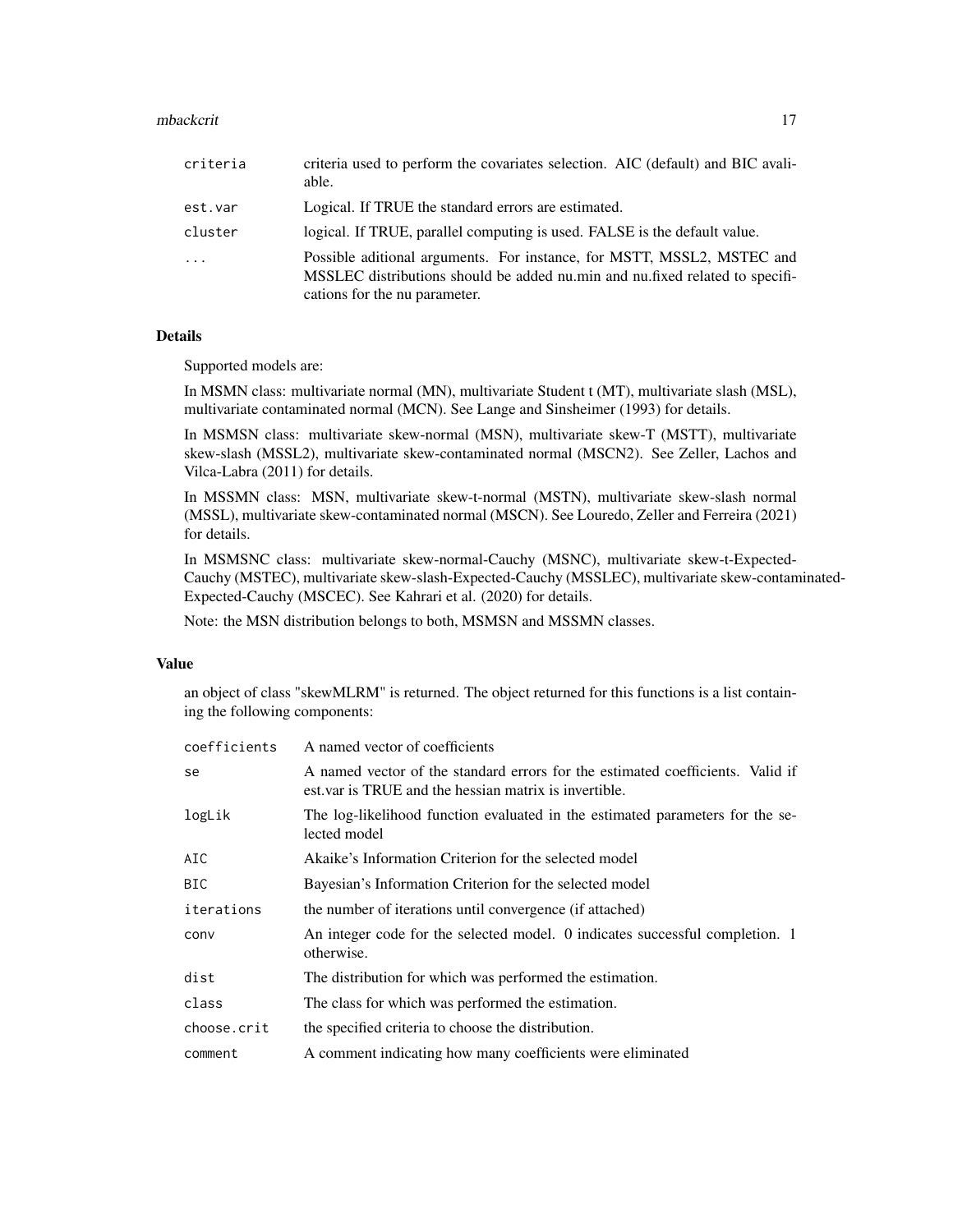18 mbackcrit

|          | The multivariate vector of responses. The univariate case also is supported. |
|----------|------------------------------------------------------------------------------|
|          | The regressor matrix (in a list form).                                       |
| function | a string with the name of the used function.                                 |

#### Author(s)

Clecio Ferreira, Diego Gallardo and Camila Zeller.

#### References

Kahrari, F., Arellano-Valle, R.B., Ferreira, C.S., Gallardo, D.I. (2020) Some Simulation/computation in multivariate linear models of scale mixtures of skew-normal-Cauchy distributions. Communications in Statistics - Simulation and Computation. In press. DOI: 10.1080/03610918.2020.1804582

Lange, K., Sinsheimer, J.S. (1993). Normal/independent distributions and their applications in robust regression. Journal of Computational and Graphical Statistics 2, 175-198.

Louredo, G.M.S., Zeller, C.B., Ferreira, C.S. (2021). Estimation and influence diagnostics for the multivariate linear regression models with skew scale mixtures of normal distributions. Sankhya B. In press. DOI: 10.1007/s13571-021-00257-y

Zeller, C.B., Lachos, V.H., Vilca-Labra, F.E. (2011). Local influence analysis for regression models with scale mixtures of skew-normal distributions. Journal of Applied Statistics 38, 343-368.

#### Examples

```
data(ais, package="sn") ##Australian Institute of Sport data set
attach(ais)
##It is considered a bivariate regression model
##with Hg and SSF as response variables and
##Hc, Fe, Bfat and LBM as covariates
y<-cbind(Hg,SSF)
n < - nrow(y); m < -ncol(y)X.aux=model.matrix(~Hc+Fe+Bfat+LBM)
p<-ncol(X.aux)
X<-array(0,dim=c(2*p,m,n))
for(i in 1:n) \{X[1:p,1,i]=X.aux[i,,drop=FALSE]
   X[p+1:p,2,i]=X.aux[i,,drop=FALSE]
}
##See the regressor matrix X
##X
##Perform covariates selection in the MN distribution
##based on the AIC criteria
##may take some time on some systems
fit.MN=mbackcrit(y, X, dist="MN")
summary(fit.MN)
##Identical process for MT distribution
fit.MT=mbackcrit(y, X, dist="MT")
summary(fit.MT)
##and for MSN distribution
fit.MSN=mbackcrit(y, X, dist="MSN")
```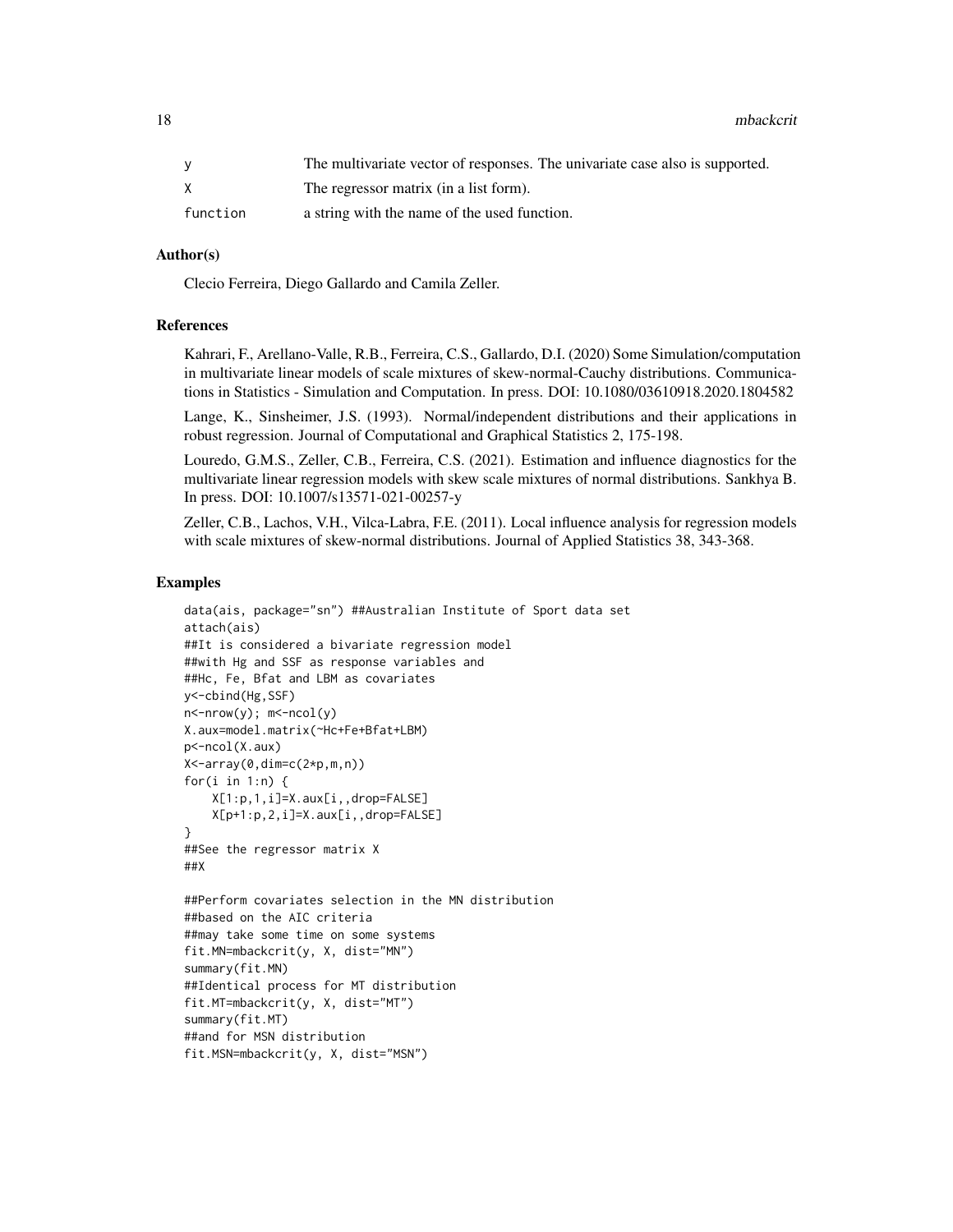#### <span id="page-18-0"></span>mbacksign 19

summary(fit.MSN)

#### Description

mbacksign implements the covariates selection based on the significance of the covariates in a specified multivariate model in the multivariate scale mixtures of normal (MSMN), multivariate scale mixtures of skew-normal (MSMSN), multivariate skew scale mixtures of normal (MSSMN) or multivariate scale mixtures of skew-normal-Cauchy (MSMSNC) classes. See details for avaliable distributions.

#### Usage

```
mbacksign(y, X = NULL, max.iter = 1000, prec = 1e-04, dist = "MN",
     significance = 0.05, ...)
```
#### Arguments

| The multivariate vector of responses. The univariate case also is supported.                                                                                                            |
|-----------------------------------------------------------------------------------------------------------------------------------------------------------------------------------------|
| The regressor matrix. It should include intercept term for all the variates.                                                                                                            |
| The maximum number of iterations.                                                                                                                                                       |
| The convergence tolerance for parameters.                                                                                                                                               |
| the multivariate distribution in which the covariates selection will be imple-<br>mented.                                                                                               |
| the level of significance to perform the covariate selection. By default is 0.05.                                                                                                       |
| Possible aditional arguments. For instance, for MSTT, MSSL2, MSTEC and<br>MSSLEC distributions should be added nu.min and nu.fixed related to specifi-<br>cations for the nu parameter. |
|                                                                                                                                                                                         |

#### Details

Supported models are:

In MSMN class: multivariate normal (MN), multivariate Student t (MT), multivariate slash (MSL), multivariate contaminated normal (MCN). See Lange and Sinsheimer (1993) for details.

In MSMSN class: multivariate skew-normal (MSN), multivariate skew-T (MSTT), multivariate skew-slash (MSSL2), multivariate skew-contaminated normal (MSCN2). See Zeller, Lachos and Vilca-Labra (2011) for details.

In MSSMN class: MSN, multivariate skew-t-normal (MSTN), multivariate skew-slash normal (MSSL), multivariate skew-contaminated normal (MSCN). See Louredo, Zeller and Ferreira (2021) for details.

In MSMSNC class: multivariate skew-normal-Cauchy (MSNC), multivariate skew-t-Expected-Cauchy (MSTEC), multivariate skew-slash-Expected-Cauchy (MSSLEC), multivariate skew-contaminated-Expected-Cauchy (MSCEC). See Kahrari et al. (2020) for details.

Note: the MSN distribution belongs to both, MSMSN and MSSMN classes.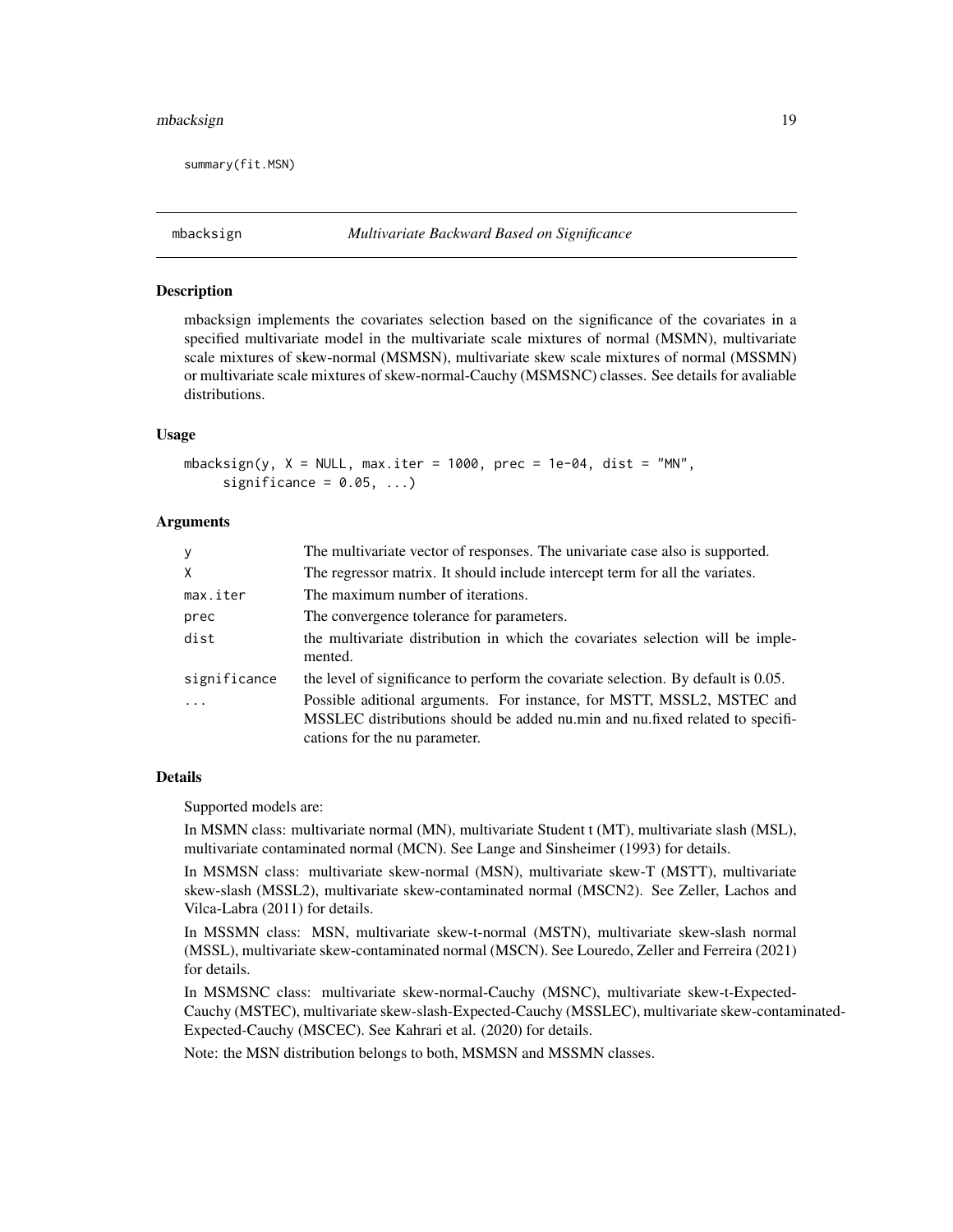an object of class "skewMLRM" is returned. The object returned for this functions is a list containing the following components:

| coefficients | A named vector of coefficients                                                                                                          |
|--------------|-----------------------------------------------------------------------------------------------------------------------------------------|
| se           | A named vector of the standard errors for the estimated coefficients. Valid if<br>est var is TRUE and the hessian matrix is invertible. |
| logLik       | The log-likelihood function evaluated in the estimated parameters for the se-<br>lected model                                           |
| AIC          | Akaike's Information Criterion for the selected model                                                                                   |
| <b>BIC</b>   | Bayesian's Information Criterion for the selected model                                                                                 |
| iterations   | the number of iterations until convergence (if attached)                                                                                |
| conv         | An integer code for the selected model. 0 indicates successful completion. 1<br>otherwise.                                              |
| dist         | The distribution for which was performed the estimation.                                                                                |
| class        | The class for which was performed the estimation.                                                                                       |
| choose.crit  | the specified criteria to choose the distribution.                                                                                      |
| comment      | A comment indicating how many coefficients were eliminated                                                                              |
| eliminated   | An string vector with the eliminated betas (in order of elimination).                                                                   |
| У            | The multivariate vector of responses. The univariate case also is supported.                                                            |
| X            | The regressor matrix (in a list form).                                                                                                  |
| significance | The specified level of significance $(0.05$ by default).                                                                                |
| function     | a string with the name of the used function.                                                                                            |

#### Author(s)

Clecio Ferreira, Diego Gallardo and Camila Zeller.

#### References

Kahrari, F., Arellano-Valle, R.B., Ferreira, C.S., Gallardo, D.I. (2020) Some Simulation/computation in multivariate linear models of scale mixtures of skew-normal-Cauchy distributions. Communications in Statistics - Simulation and Computation. In press. DOI: 10.1080/03610918.2020.1804582

Lange, K., Sinsheimer, J.S. (1993). Normal/independent distributions and their applications in robust regression. Journal of Computational and Graphical Statistics 2, 175-198.

Louredo, G.M.S., Zeller, C.B., Ferreira, C.S. (2021). Estimation and influence diagnostics for the multivariate linear regression models with skew scale mixtures of normal distributions. Sankhya B. In press. DOI: 10.1007/s13571-021-00257-y

Zeller, C.B., Lachos, V.H., Vilca-Labra, F.E. (2011). Local influence analysis for regression models with scale mixtures of skew-normal distributions. Journal of Applied Statistics 38, 343-368.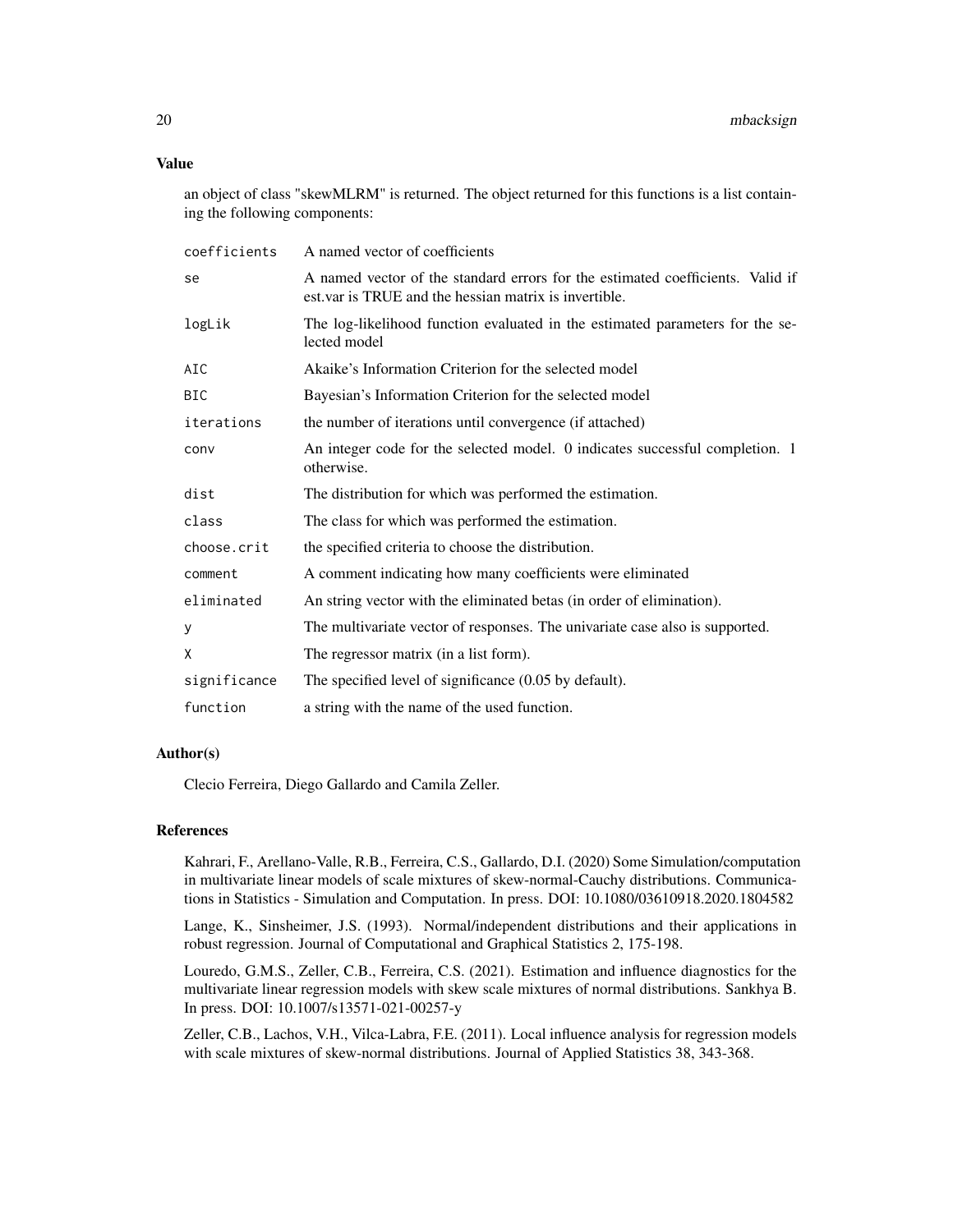#### <span id="page-20-0"></span>plot.skewMLRM 21

#### Examples

```
data(ais, package="sn") ##Australian Institute of Sport data set
attach(ais)
##It is considered a bivariate regression model
##with Hg and SSF as response variables and
##Hc, Fe, Bfat and LBM as covariates
y<-cbind(Hg,SSF)
n<-nrow(y); m<-ncol(y)
X.aux=model.matrix(~Hc+Fe+Bfat+LBM)
p<-ncol(X.aux)
X<-array(0,dim=c(2*p,m,n))
for(i in 1:n) {
    X[1:p,1,i]=X.aux[i,,drop=FALSE]
   X[p+1:p,2,i]=X.aux[i,,drop=FALSE]
}
##See the regressor matrix X
##X
##Perform covariates selection in the MN distribution
##based on a significance level of 1%, 5% and 10%
##may take some time on some systems
fit.MN.01=mbacksign(y, X, dist="MN", sign=0.01)
fit.MN.05=mbacksign(y, X, dist="MN", sign=0.05)
fit.MN.10=mbacksign(y, X, dist="MN", sign=0.10)
summary(fit.MN.01)
summary(fit.MN.05)
summary(fit.MN.10)
##identical process in the MCN model with
##significance level of 5%
fit.MCN=mbacksign(y, X, dist="MCN")
summary(fit.MCN)
##for MSSL model
fit.MSSL=mbacksign(y, X, dist="MSSL")
summary(fit.MSSL)
##for MSNC model
fit.MSNC=mbacksign(y, X, dist="MSNC")
summary(fit.MSNC)
```
plot.skewMLRM *Plot an object of the "skewMLRM" class produced with the function distMahal.*

#### Description

Plot the Mahalanobis distance for a object of the class "skewMLRM" produced by the function distMahal.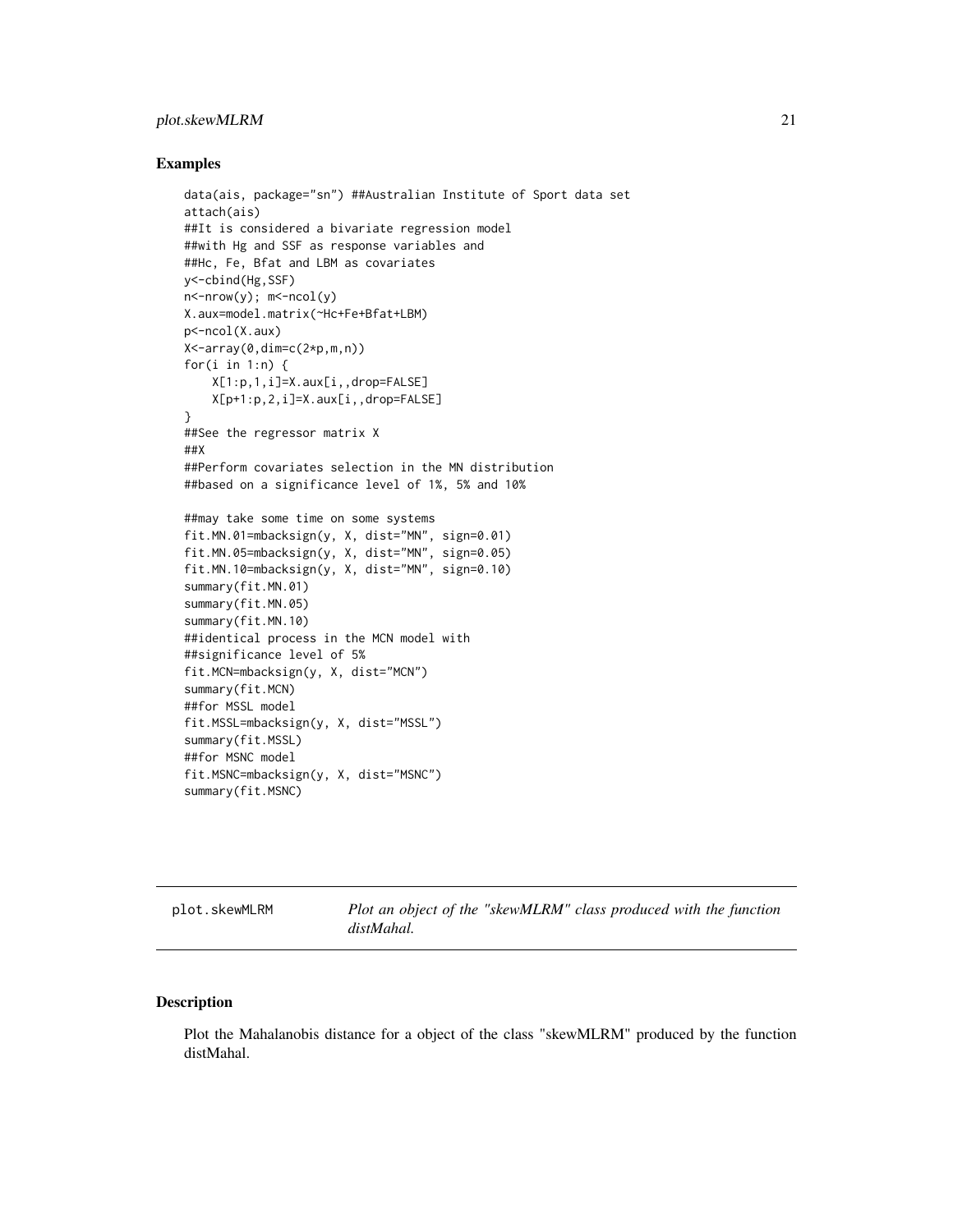#### Usage

```
## S3 method for class 'skewMLRM'
plot(x, \ldots)
```
#### **Arguments**

| $\mathsf{X}$ | an object of the class "skewMLRM" produced by the function distMahal. |
|--------------|-----------------------------------------------------------------------|
| .            | for graphical extra arguments                                         |

#### Details

Supported models are:

In MSMN class: multivariate normal (MN), multivariate Student t (MT), multivariate slash (MSL), multivariate contaminated normal (MCN). See Lange and Sinsheimer (1993) for details.

In MSMSN class: multivariate skew-normal (MSN), multivariate skew-T (MSTT), multivariate skew-slash (MSSL2), multivariate skew-contaminated normal (MSCN2). See Zeller, Lachos and Vilca-Labra (2011) for details.

In MSSMN class: MSN, multivariate skew-t-normal (MSTN), multivariate skew-slash normal (MSSL), multivariate skew-contaminated normal (MSCN). See Louredo, Zeller and Ferreira (2021) for details.

In MSMSNC class: multivariate skew-normal-Cauchy (MSNC), multivariate skew-t-Expected-Cauchy (MSTEC), multivariate skew-slash-Expected-Cauchy (MSSLEC), multivariate skew-contaminated-Expected-Cauchy (MSCEC). See Kahrari et al. (2020) for details.

Note: the MSN distribution belongs to both, MSMSN and MSSMN classes.

The functions which generate an object of the class "skewMLRM" are

estimate.xxx: where xxx can be MN, MT, MSL, MCN, MSN, MSTN, MSSL, MSCN, MSTT, MSSL2, MSCN2, MSNC, MSTEC, MSSLEC or MSCEC.

choose.yyy: where yyy can be MSMN, MSSMN, MSMSN, MSMSNC or models.

chose2, mbackcrit and mbacksign.

#### Value

A complete summary for the coefficients extracted from a skewMLRM object.

#### Author(s)

Clecio Ferreira, Diego Gallardo and Camila Zeller

#### References

Kahrari, F., Arellano-Valle, R.B., Ferreira, C.S., Gallardo, D.I. (2020) Some Simulation/computation in multivariate linear models of scale mixtures of skew-normal-Cauchy distributions. Communications in Statistics - Simulation and Computation. In press. DOI: 10.1080/03610918.2020.1804582

Lange, K., Sinsheimer, J.S. (1993). Normal/independent distributions and their applications in robust regression. Journal of Computational and Graphical Statistics 2, 175-198.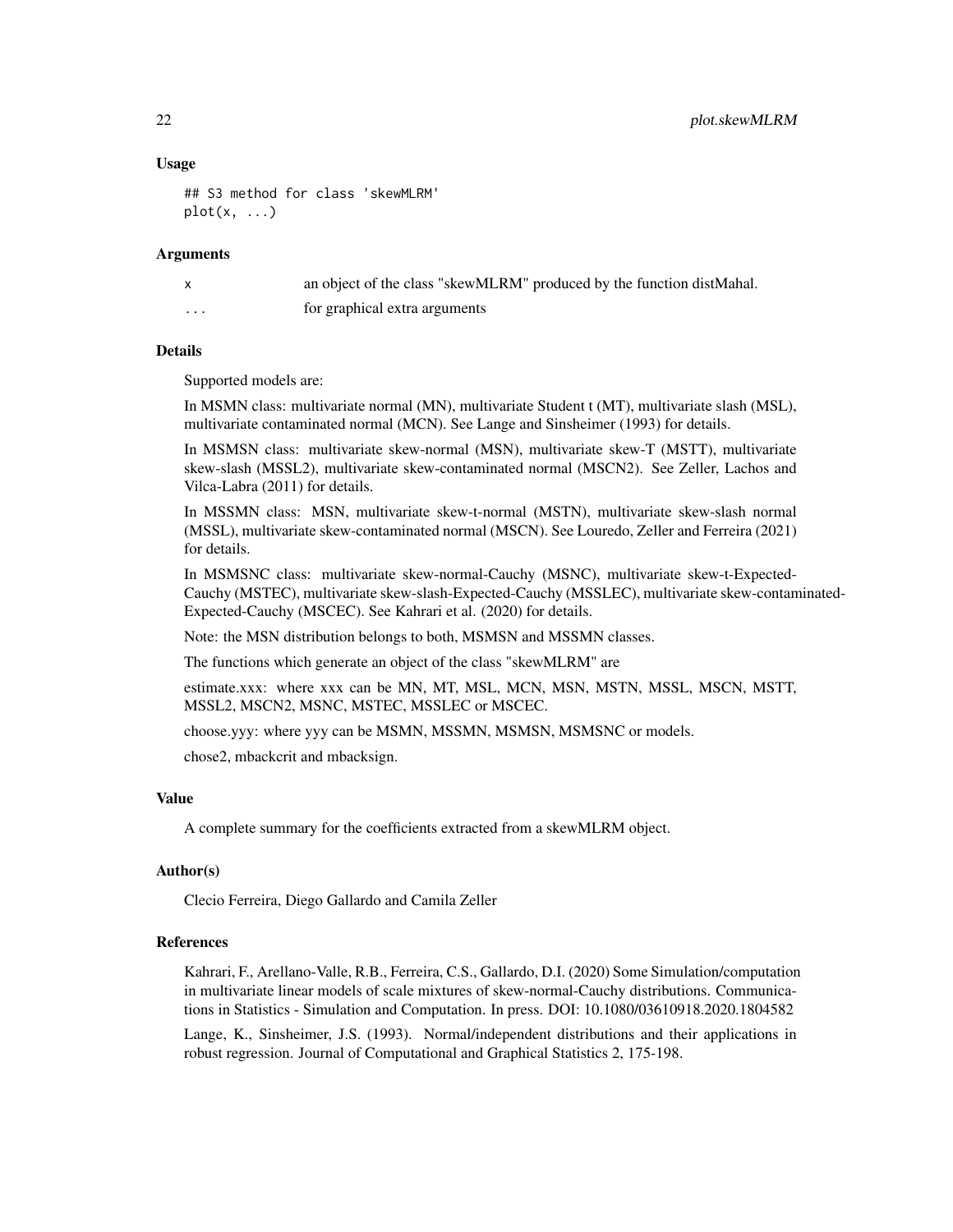<span id="page-22-0"></span>Louredo, G.M.S., Zeller, C.B., Ferreira, C.S. (2021). Estimation and influence diagnostics for the multivariate linear regression models with skew scale mixtures of normal distributions. Sankhya B. In press. DOI: 10.1007/s13571-021-00257-y

Zeller, C.B., Lachos, V.H., Vilca-Labra, F.E. (2011). Local influence analysis for regression models with scale mixtures of skew-normal distributions. Journal of Applied Statistics 38, 343-368.

#### Examples

```
data(ais, package="sn") ##Australian Institute of Sport data set
attach(ais)
##It is considered a bivariate regression model
##with Hg and SSF as response variables and
##Hc, Fe, Bfat and LBM as covariates
y<-cbind(Hg,SSF)
n<-nrow(y); m<-ncol(y)
X.aux=model.matrix(~Hc+Fe+Bfat+LBM)
p<-ncol(X.aux)
X<-array(0,dim=c(2*p,m,n))
for(i in 1:n) \{X[1:p,1,i]=X.aux[i,,drop=FALSE]
   X[p+1:p,2,i]=X.aux[i,,drop=FALSE]
}
##See the covariate matrix X
##X
fit.MN=estimate.MN(y, X) #Fit the MN distribution
res.MN=distMahal(fit.MN) #Compute the Mahalanobis distances
plot(res.MN) #Plot the Mahalanobis distances
#
fit.MSN=estimate.MSN(y, X) #Fit the MSN distribution
res.MSN=distMahal(fit.MSN) #Compute the Mahalanobis distances
plot(res.MSN) #Plot the Mahalanobis distances
```
rM *Random generation for models in the MSMN, MSMSN, MSSMN and MSMSNC classes*

#### **Description**

rxxx generates random values for the distribution xxx, where xxx is any supported model in the multivariate scale mixtures of normal (MSMN), multivariate scale mixtures of skew-normal (MSMSN), multivariate skew scale mixtures of normal (MSSMN) or multivariate scale mixtures of skewnormal-Cauchy (MSMSNC) classes. See details for supported distributions.

#### Usage

rMN(n, mu, Sigma)  $rMT(n, mu, Sigma, nu = 1)$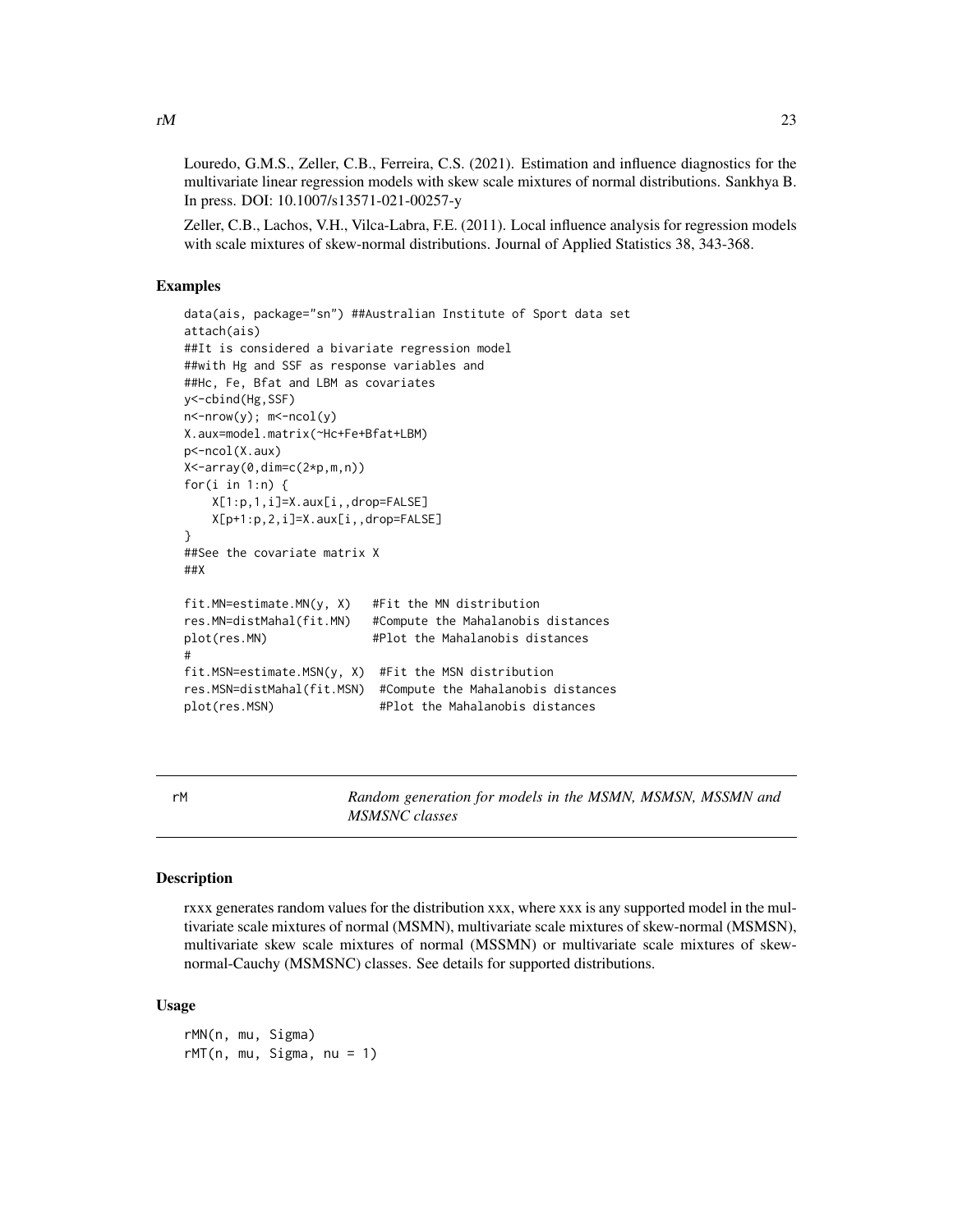```
rMSL(n, mu, Sigma, nu = 1)rMCN(n, mu, Sigma, nu = 0.5, gamma = 0.5)rMSN(n, mu, Sigma, lambda)
rMSTN(n, mu, Sigma, lambda, nu = 1)
rMSSL(n, mu, Sigma, lambda, nu = 1)
rMSCN(n, mu, Sigma, lambda, nu = 0.5, gamma = 0.5)rMSTT(n, mu, Sigma, lambda, nu = 1)
rMSSL2(n, mu, Sigma, lambda, nu = 1)rMSCN2(n, mu, Sigma, lambda, nu = 0.5, gamma = 0.5)rMSNC(n, mu, Sigma, lambda)
rMSTEC(n, mu, Sigma, lambda, nu = 1)
rMSSLEC(n, mu, Sigma, lambda, nu = 1)
rMSCEC(n, mu, Sigma, lambda, nu = 0.5, gamma = 0.5)
```
#### Arguments

| n      | number of observations to be generated.                                                                                                                                   |
|--------|---------------------------------------------------------------------------------------------------------------------------------------------------------------------------|
| mu     | vector of location parameters.                                                                                                                                            |
| Sigma  | covariance matrix (a positive definite matrix).                                                                                                                           |
| lambda | vector of shape parameters.                                                                                                                                               |
| nu     | nu parameter. A positive scalar for MT, MSL, MSTN, MSSL, MSTT, MSSL2,<br>MSTEC and MSSLEC models. A value in the interval (0,1) for MCN, MSCN,<br>MSCN2 and MSCEC models. |
| gamma  | gamma parameter. A value in the interval $(0,1)$ for MCN, MSCN, MSCN2 and<br>MSCEC models.                                                                                |

#### Details

Supported models are:

In MSMN class: multivariate normal (MN), multivariate Student t (MT), multivariate slash (MSL), multivariate contaminated normal (MCN). See Lange and Sinsheimer (1993) for details.

In MSMSN class: multivariate skew-normal (MSN), multivariate skew-T (MSTT), multivariate skew-slash (MSSL2), multivariate skew-contaminated normal (MSCN2). See Zeller, Lachos and Vilca-Labra (2011) for details.

In MSSMN class: MSN, multivariate skew-t-normal (MSTN), multivariate skew-slash normal (MSSL), multivariate skew-contaminated normal (MSCN). See Louredo, Zeller and Ferreira (2021) for details.

In MSMSNC class: multivariate skew-normal-Cauchy (MSNC), multivariate skew-t-Expected-Cauchy (MSTEC), multivariate skew-slash-Expected-Cauchy (MSSLEC), multivariate skew-contaminated-Expected-Cauchy (MSCEC). See Kahrari et al. (2020) for details.

Note: the MSN distribution belongs to both, MSMSN and MSSMN classes.

MN used [mvrnorm](#page-0-0). For MT, MSL and MCN, the generation is based on the MSMN class. See Lange and Sinsheimer (1993) for details. For MSTN, MSSL and MSCN, the generation is based on the MSSMN class. See Ferreira, Lachos and Bolfarine (2016) for details. For MSTT, MSSL2 and MSCN2, the generation is based on the multivariate scale mixtures of skew-normal (MSMSN)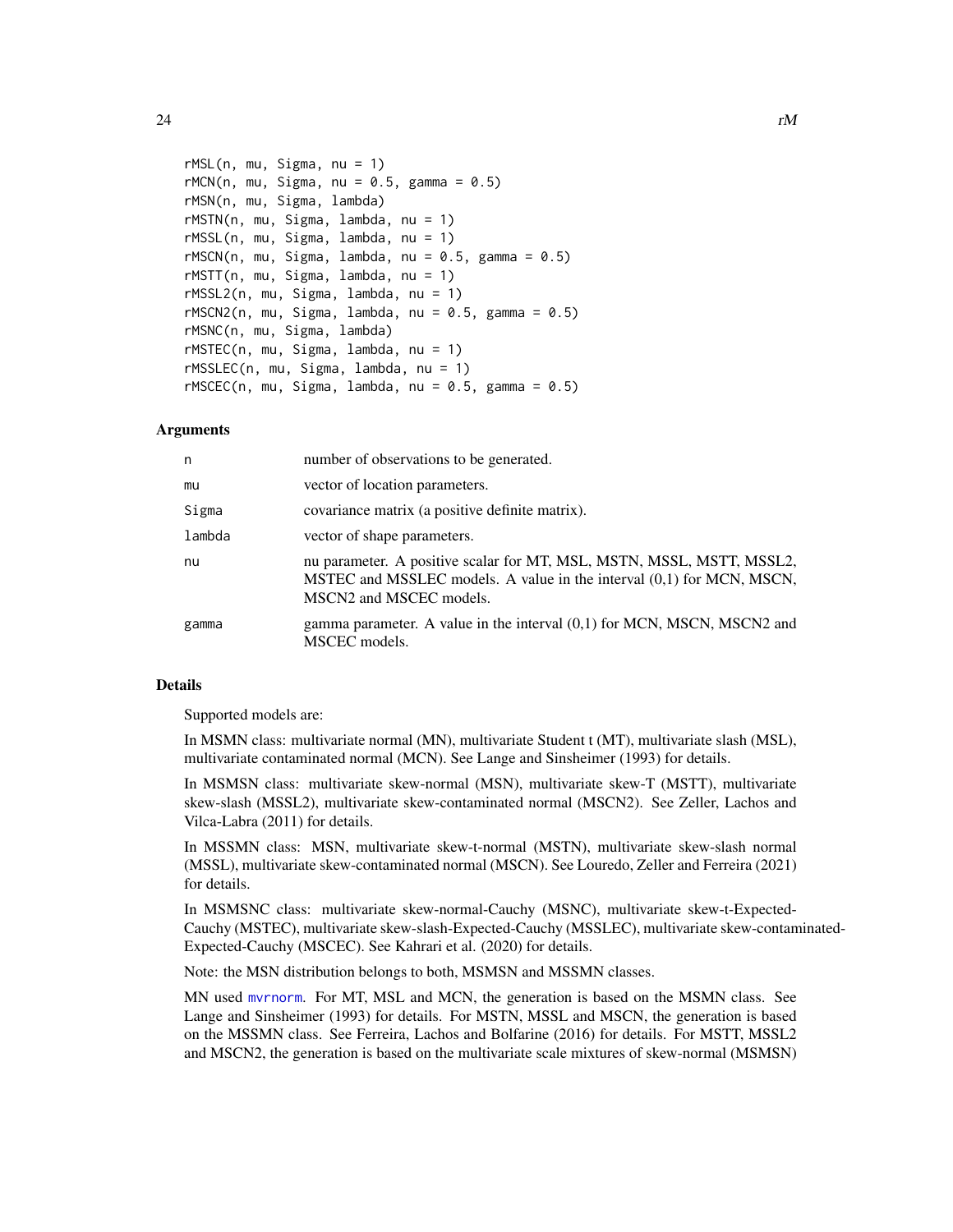#### <span id="page-24-0"></span>solve2 25

class. See Branco and Dey (2001) for details. For MSNC, the generation is based on the stochastic representation in Proposition 2.1 of Kahrari et al. (2016). For the MSTEC, MSSLEC and MSCEC models, the generation is based on the MSMSNC class. See Kahrari et al. (2017) for details.

#### Value

A matrix with the generated data.

#### Author(s)

Clecio Ferreira, Diego Gallardo and Camila Zeller.

#### References

Branco, M.D., Dey, D.K. (2001). A general class of multivariate skew-elliptical distributions. Journal of Multivariate Analysis 79, 99-113.

Ferreira, C.S., Lachos, V.H., Bolfarine, H. (2016). Likelihood-based inference for multivariate skew scale mixtures of normal distributions. AStA Advances in Statistical Analysis 100, 421-441.

Kahrari, F., Rezaei, M., Yousefzadeh, F., Arellano-Valle, R.B. (2016). On the multivariate skewnormal-Cauchy distribution. Statistics and Probability Letters, 117, 80-88.

Kahrari, F., Arellano-Valle, R.B., Rezaei, M., Yousefzadeh, F. (2017). Scale mixtures of skewnormal-Cauchy distributions. Statistics and Probability Letters, 126, 1-6.

Lange, K., Sinsheimer, J.S. (1993). Normal/independent distributions and their applications in robust regression. Journal of Computational and Graphical Statistics 2, 175-198.

#### Examples

rMSN(10, mu=c(0,0), Sigma=diag(2), lambda=c(1,-1)) ##bivariate MSN model rMSNC(10, mu=0, Sigma=2, lambda=1) ##univariate MSNC model rMSNC(10, mu=1:3, Sigma=2\*diag(3), lambda=c(1,-1,0)) ##trivariate MSN model

solve2 *Computes the inverse of a matrix*

#### Description

Computes the inverse of a matrix using the LU decomposition.

#### Usage

solve2(A)

#### Arguments

A an invertible square matrix.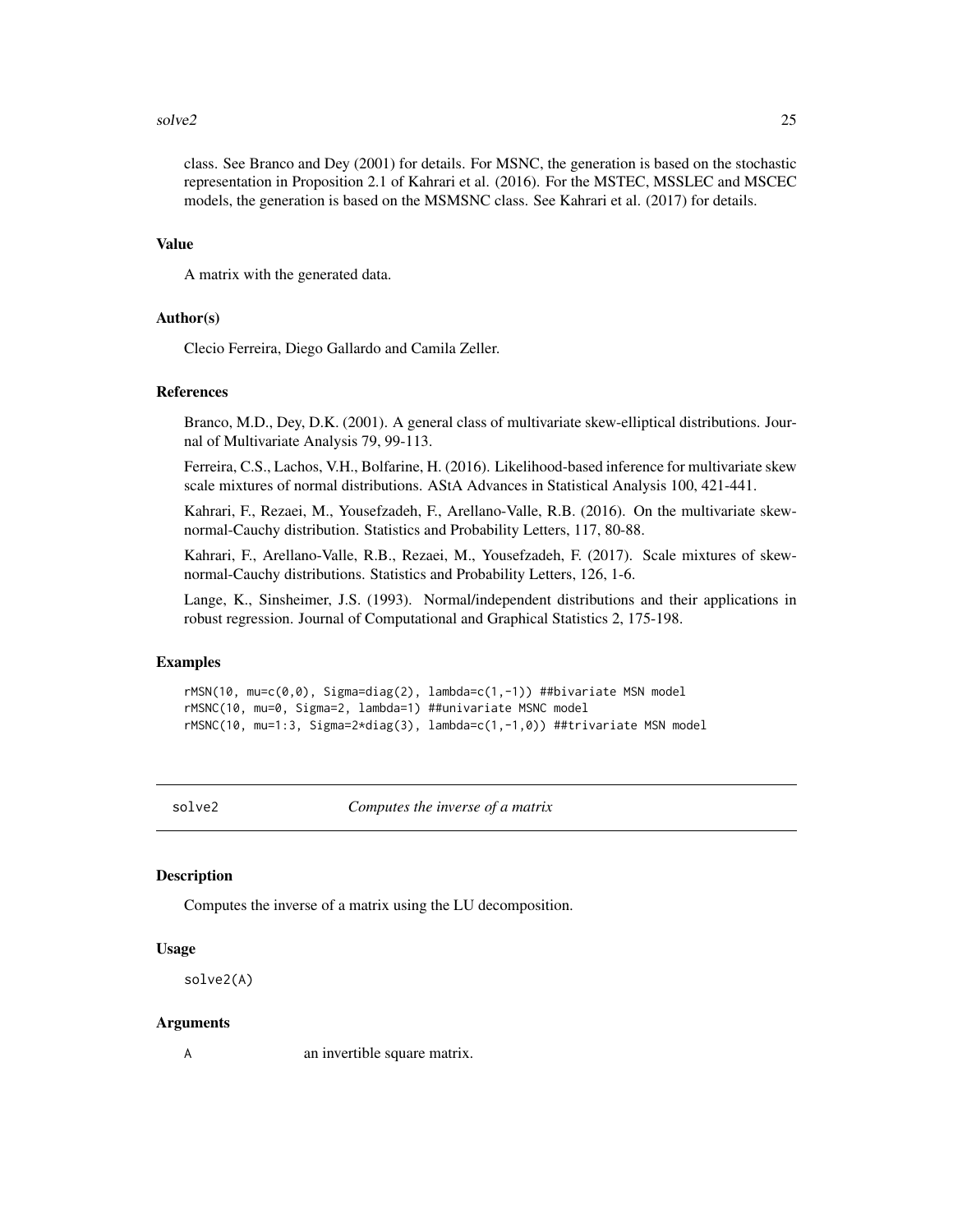#### <span id="page-25-0"></span>Details

Use the LU decomposition to compute the inverse of a matrix. In some cases, solve produces error to invert a matrix whereas this decomposition provide a valid solution.

#### Value

A square matrix corresponding to the inverse of A.

#### Author(s)

Clecio Ferreira, Diego Gallardo and Camila Zeller

#### References

Bellman, R. (1987). Matrix Analysis, Second edition, Classics in Applied Mathematics, Society for Industrial and Applied Mathematics.

Horn, R. A. and C. R. Johnson (1985). Matrix Analysis, Cambridge University Press.

#### Examples

```
A=matrix(c(1,2,5,6),ncol=2)
solve2(A)
```
summary.skewMLRM *Print a summary for a object estimate.xxx*

#### Description

Summarizes the results for a object of the class "skewMLRM".

#### Usage

```
## S3 method for class 'skewMLRM'
summary(object, ...)
```
#### Arguments

| object | an object of the class "skewMLRM". See details for supported models. |
|--------|----------------------------------------------------------------------|
| .      | for extra arguments                                                  |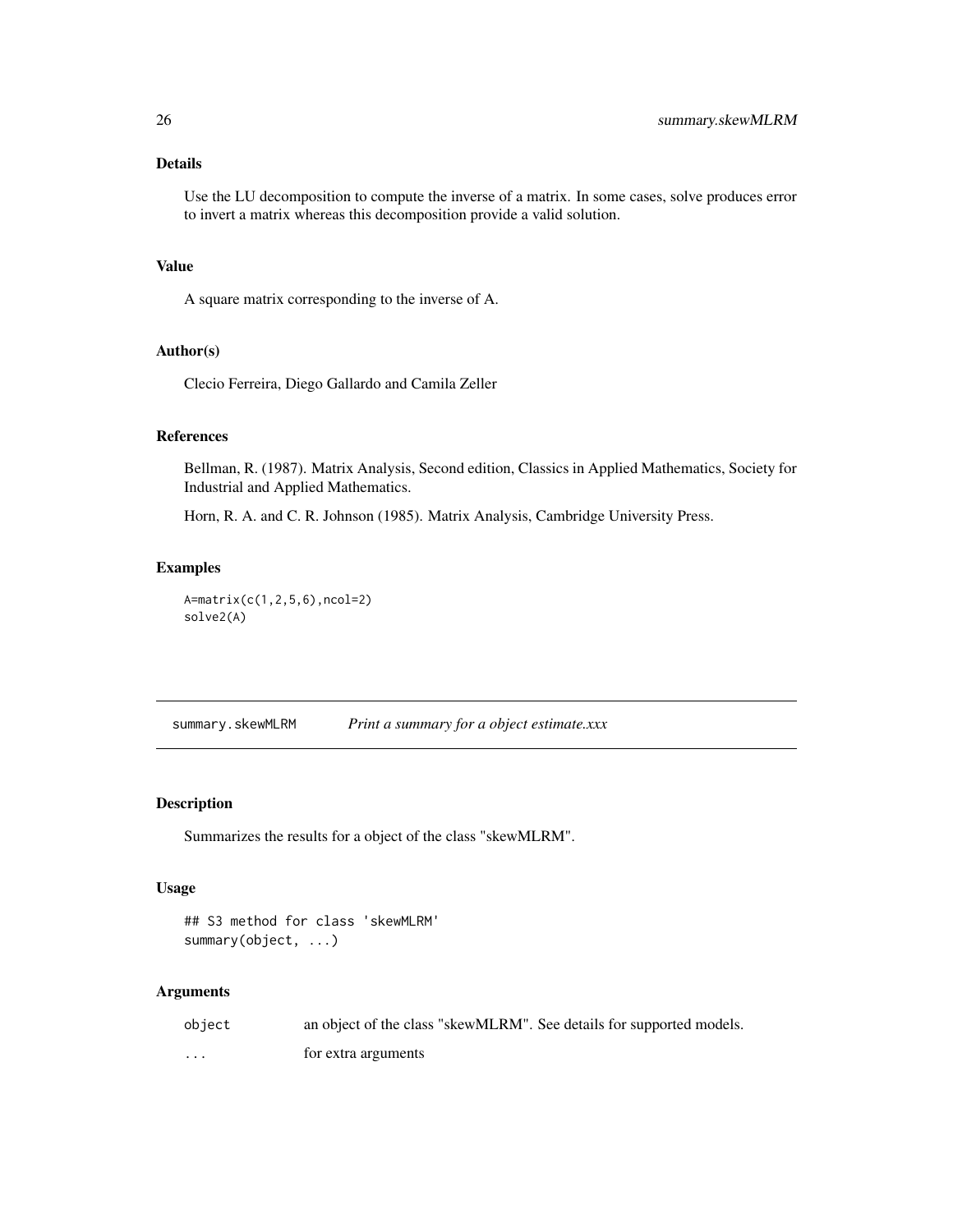#### Details

Supported models are:

In MSMN class: multivariate normal (MN), multivariate Student t (MT), multivariate slash (MSL), multivariate contaminated normal (MCN). See Lange and Sinsheimer (1993) for details.

In MSMSN class: multivariate skew-normal (MSN), multivariate skew-T (MSTT), multivariate skew-slash (MSSL2), multivariate skew-contaminated normal (MSCN2). See Zeller, Lachos and Vilca-Labra (2011) for details.

In MSSMN class: MSN, multivariate skew-t-normal (MSTN), multivariate skew-slash normal (MSSL), multivariate skew-contaminated normal (MSCN). See Louredo, Zeller and Ferreira (2021) for details.

In MSMSNC class: multivariate skew-normal-Cauchy (MSNC), multivariate skew-t-Expected-Cauchy (MSTEC), multivariate skew-slash-Expected-Cauchy (MSSLEC), multivariate skew-contaminated-Expected-Cauchy (MSCEC). See Kahrari et al. (2020) for details.

Note: the MSN distribution belongs to both, MSMSN and MSSMN classes.

The functions which generate an object of the class "skewMLRM" are

estimate.xxx: where xxx can be MN, MT, MSL, MCN, MSN, MSTN, MSSL, MSCN, MSTT, MSSL2, MSCN2, MSNC, MSTEC, MSSLEC or MSCEC.

choose.yyy: where yyy can be MSMN, MSSMN, MSMSN, MSMSNC or models.

choose2, mbackcrit, mbacksign and distMahal.

#### Value

A complete summary for the coefficients extracted from a skewMLRM object. If the object was generated by function distMahal, the summary is related to the Mahalanobis distances.

#### Author(s)

Clecio Ferreira, Diego Gallardo and Camila Zeller

#### References

Kahrari, F., Arellano-Valle, R.B., Ferreira, C.S., Gallardo, D.I. (2020) Some Simulation/computation in multivariate linear models of scale mixtures of skew-normal-Cauchy distributions. Communications in Statistics - Simulation and Computation. In press. DOI: 10.1080/03610918.2020.1804582

Lange, K., Sinsheimer, J.S. (1993). Normal/independent distributions and their applications in robust regression. Journal of Computational and Graphical Statistics 2, 175-198.

Louredo, G.M.S., Zeller, C.B., Ferreira, C.S. (2021). Estimation and influence diagnostics for the multivariate linear regression models with skew scale mixtures of normal distributions. Sankhya B. In press. DOI: 10.1007/s13571-021-00257-y

Zeller, C.B., Lachos, V.H., Vilca-Labra, F.E. (2011). Local influence analysis for regression models with scale mixtures of skew-normal distributions. Journal of Applied Statistics 38, 343-368.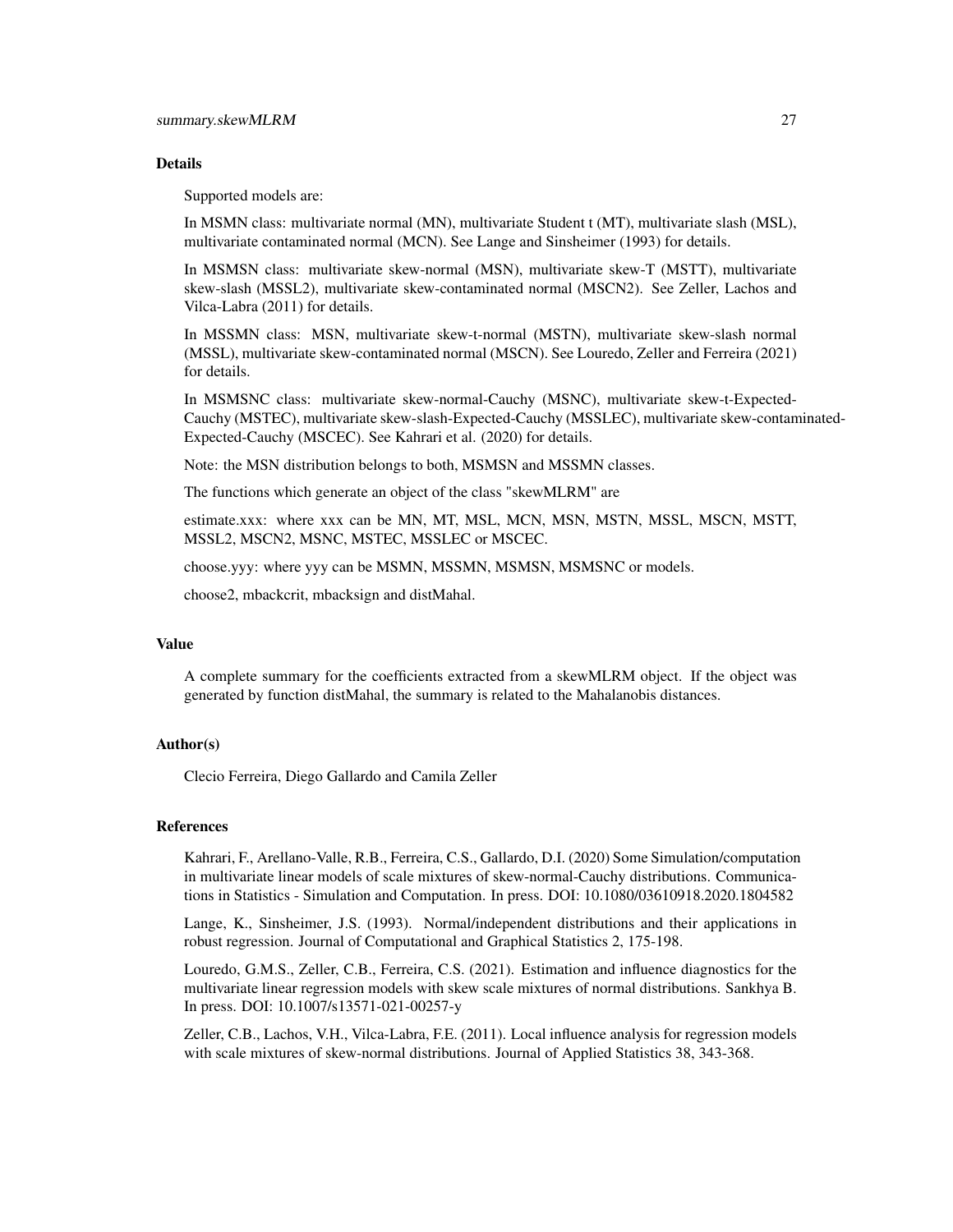#### Examples

```
data(ais, package="sn") ##Australian Institute of Sport data set
attach(ais)
##It is considered a bivariate regression model
##with Hg and SSF as response variables and
##Hc, Fe, Bfat and LBM as covariates
y<-cbind(Hg,SSF)
n <-nrow(y); m <-ncol(y)
X.aux=model.matrix(~Hc+Fe+Bfat+LBM)
p<-ncol(X.aux)
X<-array(0,dim=c(2*p,m,n))
for(i in 1:n) {
   X[1:p,1,i]=X.aux[i,,drop=FALSE]
   X[p+1:p,2,i]=X.aux[i,,drop=FALSE]
}
##See the covariate matrix X
##X
fit.MN=estimate.MN(y, X) #fit the MN distribution
summary(fit.MN) #summary for the fit
#
fit.MSN=estimate.MSN(y, X) #fit the MSN distribution
summary(fit.MSN) #summary for the fit
```

| tgamma |  |
|--------|--|

tgamma *Truncated gamma distribution*

#### Description

Compute the probability density and quantile functions for the truncated gamma distribution with shape and scale parameters, restricted to the interval (a,b).

#### Usage

dtgamma(x, shape, scale = 1,  $a = 0$ ,  $b = Inf$ ) qtgamma(p, shape, scale = 1, a =  $\theta$ , b = Inf)

#### Arguments

| x     | vector of quantiles     |
|-------|-------------------------|
| р     | vector of probabilities |
| shape | shape parameter         |
| scale | scale parameter         |
| a     | lower limit of range    |
| b     | upper limit of range    |

<span id="page-27-0"></span>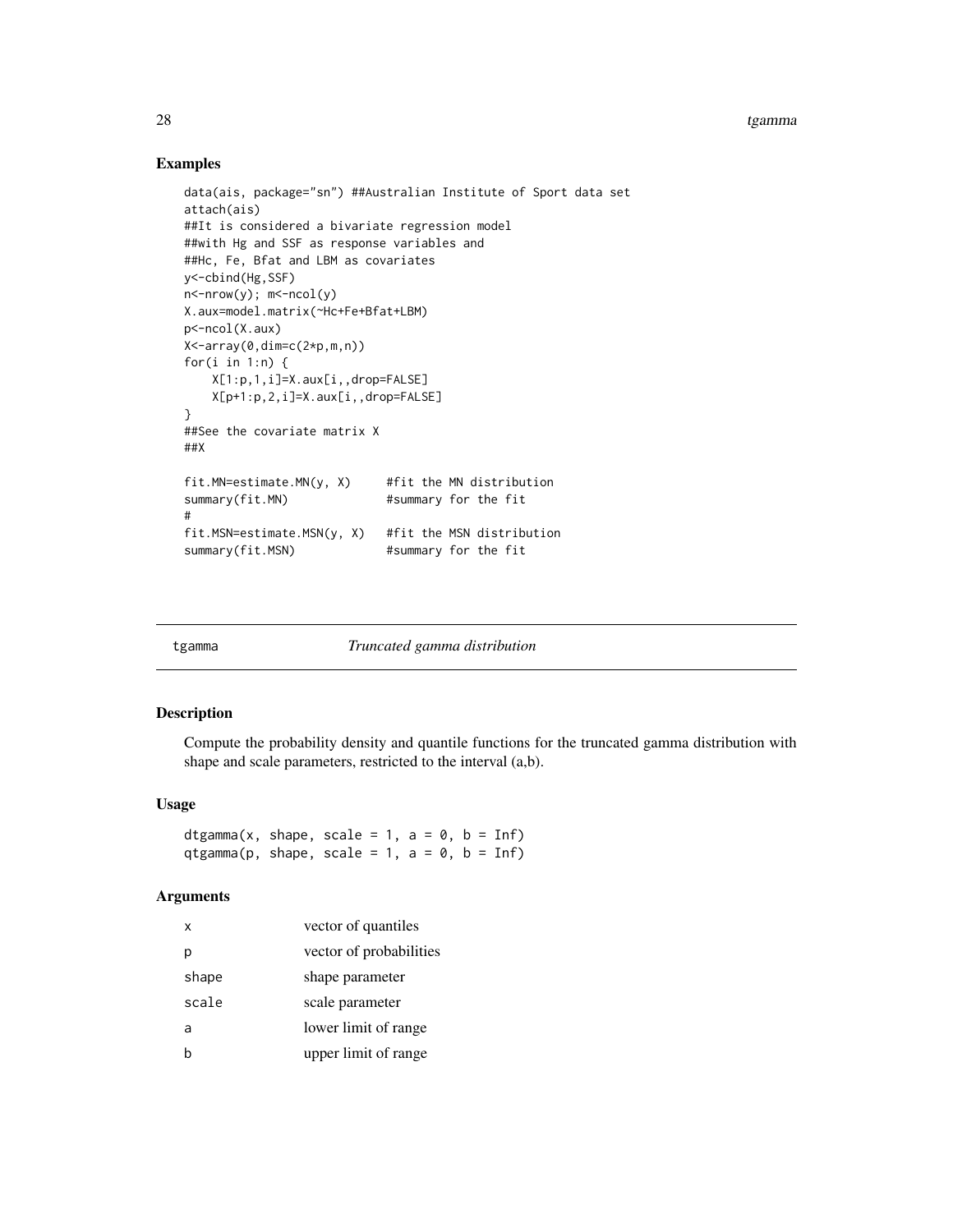#### <span id="page-28-0"></span>vcov.skewMLRM 29

#### Value

dtgamma gives the density function for the truncated gamma distribution. qtgamma gives the quantile function for the truncated gamma distribution.

#### Note

Auxiliary function to compute the E step for the Slash and Skew-slash models.

#### Author(s)

Clecio Ferreira, Diego Gallardo and Camila Zeller

#### Examples

```
##probability density and quantile function of the truncated gamma
##model with shape and scale parameters equal to 1
##evaluated in 2 and 0.75, respectively
dtgamma(2, shape=1, a=1)
qtgamma(0.75, shape=1, a=1)
##standard gamma distribution with shape parameter 2 evaluated in 1
dtgamma(1, shape=2)
dgamma(1, shape=2)
```

| vcov.skewMLRM |  | Calculate Variance-Covariance Matrix for a Fitted Model Object |  |  |  |
|---------------|--|----------------------------------------------------------------|--|--|--|
|               |  |                                                                |  |  |  |

#### Description

Returns the variance-covariance matrix of the parameters of a fitted model object of the class "skewMLRM".

#### Usage

```
## S3 method for class 'skewMLRM'
vcov(object, ...)
```
#### Arguments

| object | an object of the class "skewMLRM". See details for supported models. |
|--------|----------------------------------------------------------------------|
| .      | for extra arguments                                                  |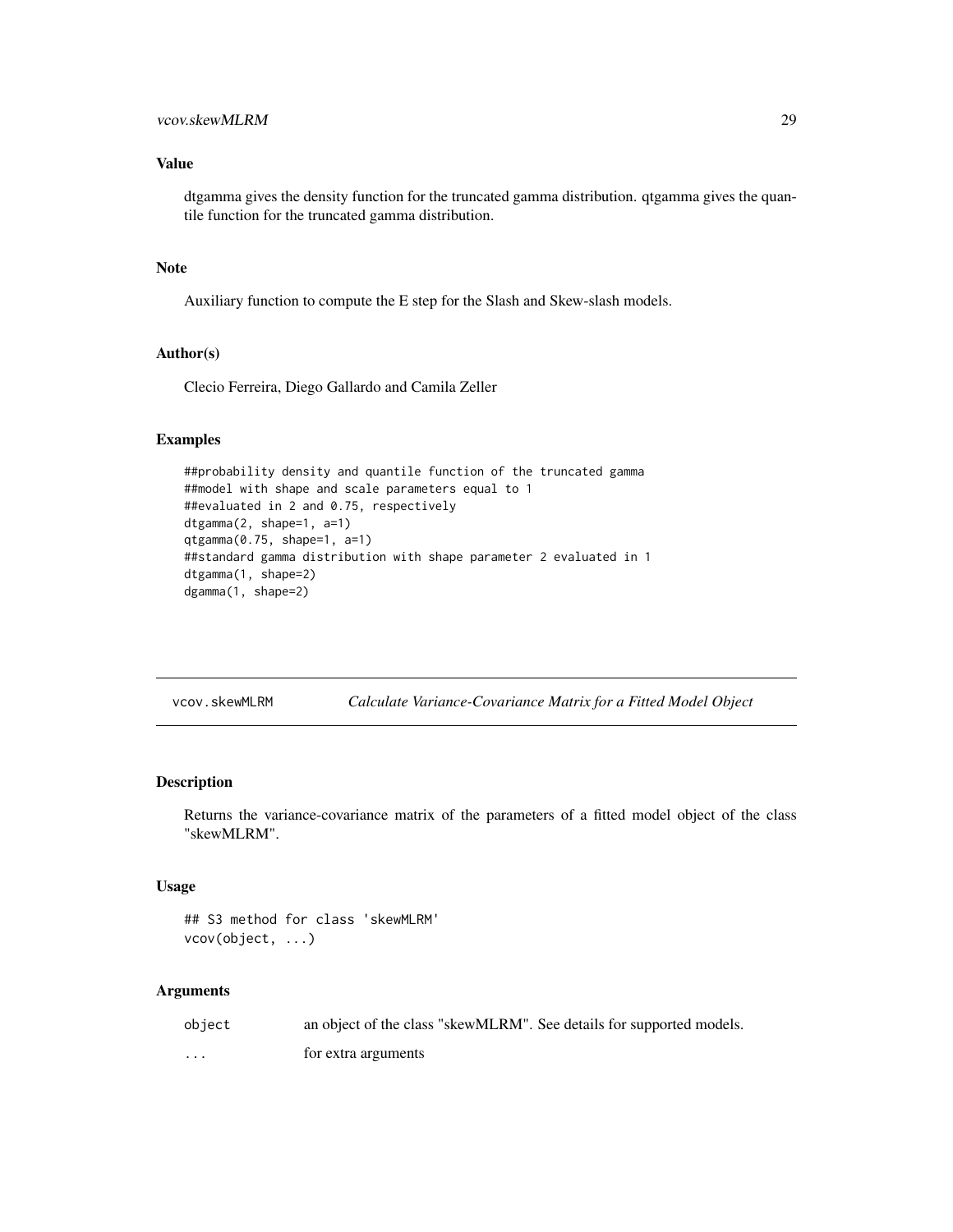#### Details

Supported models are:

In MSMN class: multivariate normal (MN), multivariate Student t (MT), multivariate slash (MSL), multivariate contaminated normal (MCN). See Lange and Sinsheimer (1993) for details.

In MSMSN class: multivariate skew-normal (MSN), multivariate skew-T (MSTT), multivariate skew-slash (MSSL2), multivariate skew-contaminated normal (MSCN2). See Zeller, Lachos and Vilca-Labra (2011) for details.

In MSSMN class: MSN, multivariate skew-t-normal (MSTN), multivariate skew-slash normal (MSSL), multivariate skew-contaminated normal (MSCN). See Louredo, Zeller and Ferreira (2021) for details.

In MSMSNC class: multivariate skew-normal-Cauchy (MSNC), multivariate skew-t-Expected-Cauchy (MSTEC), multivariate skew-slash-Expected-Cauchy (MSSLEC), multivariate skew-contaminated-Expected-Cauchy (MSCEC). See Kahrari et al. (2020) for details.

Note: the MSN distribution belongs to both, MSMSN and MSSMN classes.

The functions which generate an object of the class "skewMLRM" compatible with vcov are

estimate.xxx: where xxx can be MN, MT, MSL, MCN, MSN, MSTN, MSSL, MSCN, MSTT, MSSL2, MSCN2, MSNC, MSTEC, MSSLEC or MSCEC.

choose.yyy: where yyy can be MSMN, MSSMN, MSMSN, MSMSNC or models.

choose2, mbackcrit and mbacksign.

#### Value

A matrix of the estimated covariances between the parameter estimates in the linear or non-linear predictor of the model. This should have row and column names corresponding to the parameter names given by the coef method.

#### Author(s)

Clecio Ferreira, Diego Gallardo and Camila Zeller

#### References

Kahrari, F., Arellano-Valle, R.B., Ferreira, C.S., Gallardo, D.I. (2020) Some Simulation/computation in multivariate linear models of scale mixtures of skew-normal-Cauchy distributions. Communications in Statistics - Simulation and Computation. In press. DOI: 10.1080/03610918.2020.1804582

Lange, K., Sinsheimer, J.S. (1993). Normal/independent distributions and their applications in robust regression. Journal of Computational and Graphical Statistics 2, 175-198.

Louredo, G.M.S., Zeller, C.B., Ferreira, C.S. (2021). Estimation and influence diagnostics for the multivariate linear regression models with skew scale mixtures of normal distributions. Sankhya B. In press. DOI: 10.1007/s13571-021-00257-y

Zeller, C.B., Lachos, V.H., Vilca-Labra, F.E. (2011). Local influence analysis for regression models with scale mixtures of skew-normal distributions. Journal of Applied Statistics 38, 343-368.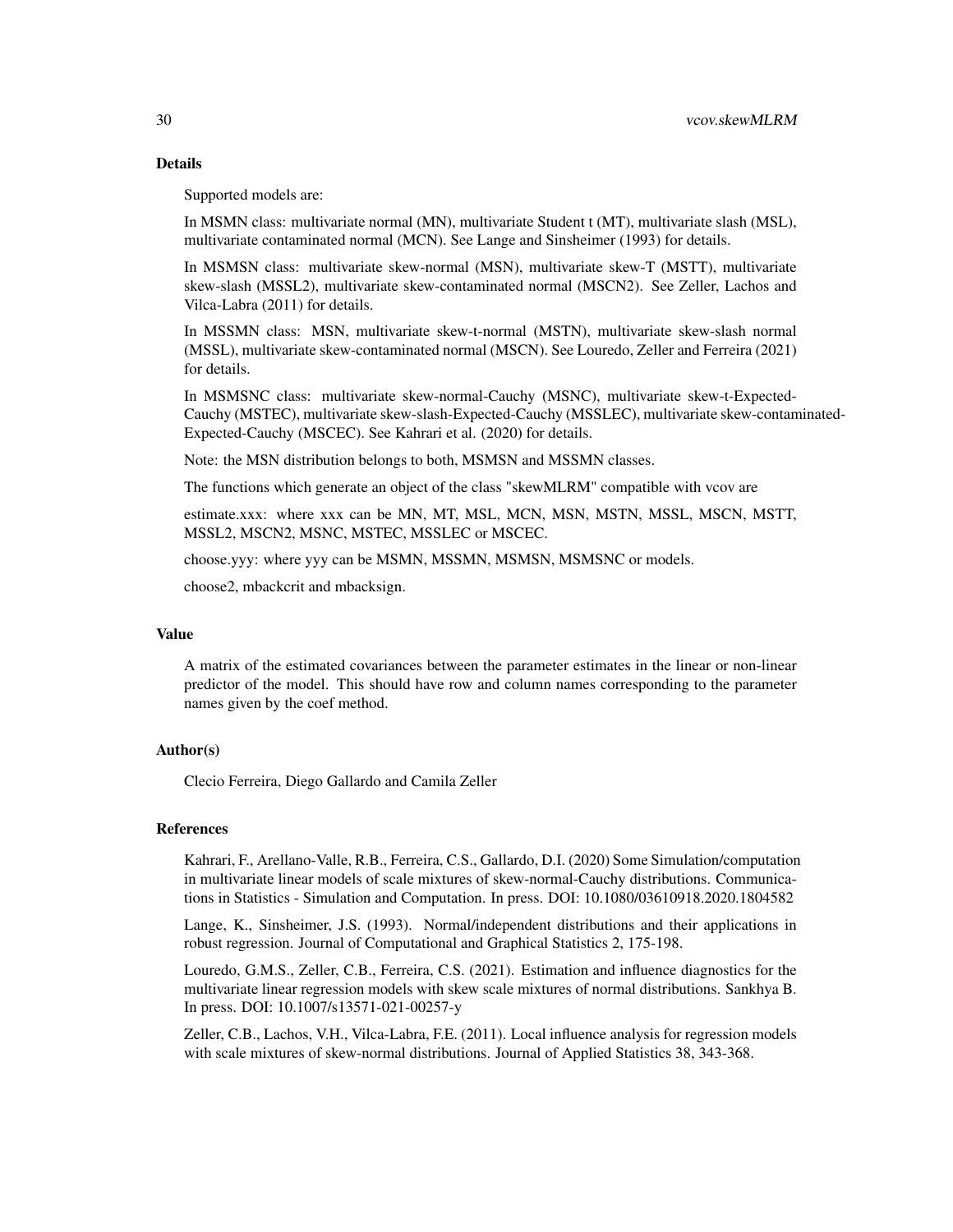<span id="page-30-0"></span>vech 31

#### Examples

```
data(ais, package="sn") ##Australian Institute of Sport data set
attach(ais)
##It is considered a bivariate regression model
##with Hg and SSF as response variables and
##Hc, Fe, Bfat and LBM as covariates
y<-cbind(Hg,SSF)
n<-nrow(y); m<-ncol(y)
X.aux=model.matrix(~Hc+Fe+Bfat+LBM)
p<-ncol(X.aux)
X<-array(0,dim=c(2*p,m,n))
for(i in 1:n) \{X[1:p,1,i]=X.aux[i,,drop=FALSE]
   X[p+1:p,2,i]=X.aux[i,,drop=FALSE]
}
##See the covariate matrix X
##X
fit. MN=estimate. MN(y, X) #fit the MN distribution
vcov(fit.MN) #variance-covariance matrix
fit.MSN=estimate.MSN(y, X) #fit the MSN distribution
vcov(fit.MSN) #variance-covariance matrix
```
vech *Vectorize a symmetric matrix*

#### Description

vech takes the upper diagonal from a symmetric matrix and vectorizes it.

#### Usage

vech(x)

#### Arguments

x a symmetric matrix.

#### Value

A vector with the components of the upper diagonal from the matrix, listed by row.

#### **Note**

For internal use.

#### Author(s)

Clecio Ferreira, Diego Gallardo and Camila Zeller.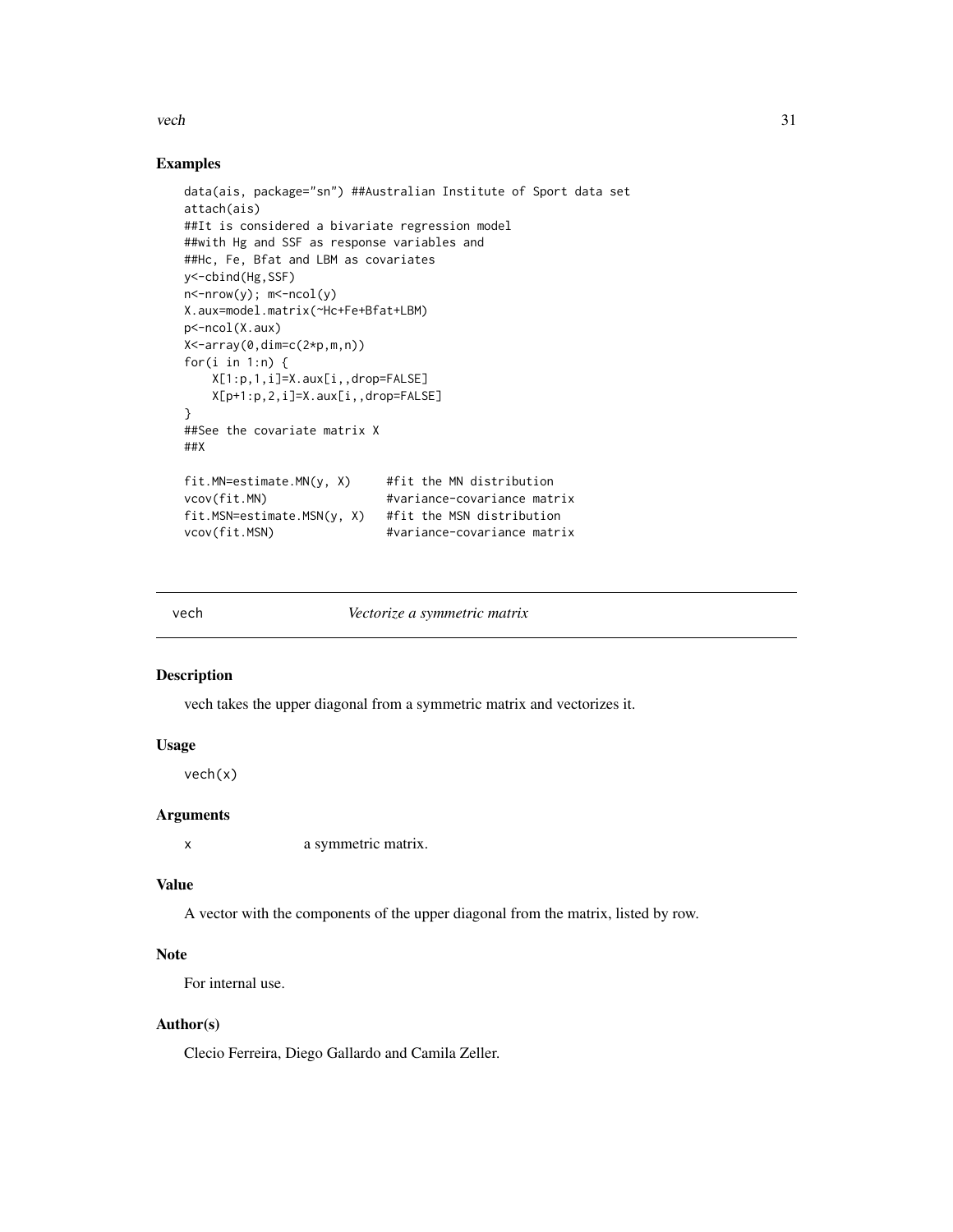#### Examples

```
A<-matrix(c(1,2,2,5),nrow=2)
##vectorized A matrix
B<-vech(A)
B
##reconstitute matrix A using B
xpnd(B, 2)
```
xpnd *Reconstitute a symmetric matrix from a vector.*

#### Description

xpnd reconstitutes a symmetric matrix from a vector obtained with the vech function.

#### Usage

 $xpnd(x, nrow = NULL)$ 

#### Arguments

| X    | vector with the components of the upper diagonal of the matrix |
|------|----------------------------------------------------------------|
| nrow | dimension of the matrix to be reconstitute.                    |

### Value

A symmetric matrix.

#### Note

For internal use.

#### Author(s)

Clecio Ferreira, Diego Gallardo and Camila Zeller.

#### Examples

```
A<-matrix(c(1,2,2,5),nrow=2)
##vectorized A matrix
B<-vech(A)
B
##reconstitute matrix A using B
xpnd(B,2)
```
<span id="page-31-0"></span>